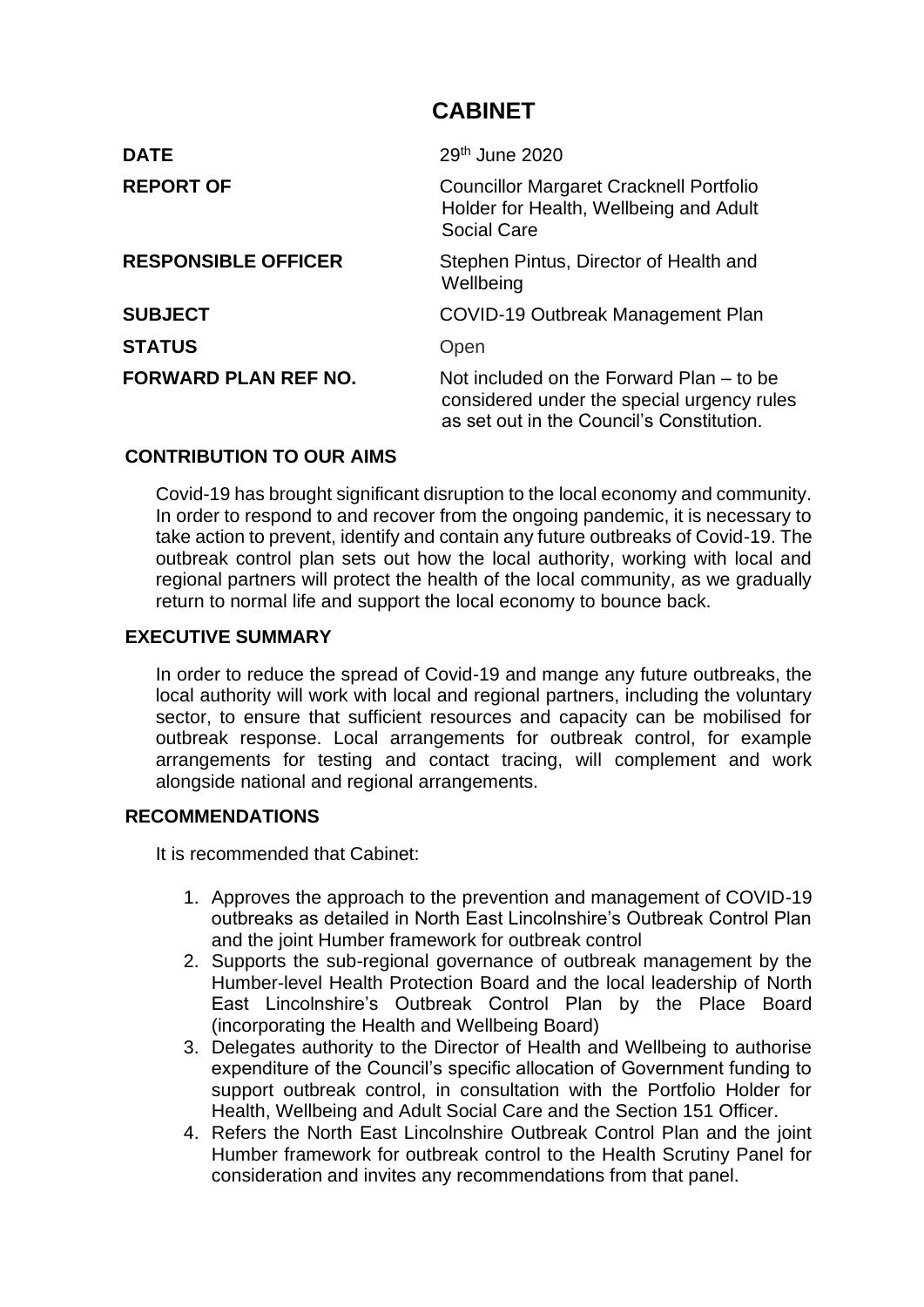## **REASONS FOR DECISION**

All upper tier local authorities are required to put in place and publish outbreak control plans as part of the overall strategy to manage and control the impact of Covid-19.

## **1. BACKGROUND AND ISSUES**

1.1 All top tier local authorities are required, by the end of June 2020, to produce an outbreak control plan, setting out their approach to the prevention and management of COVID-19 outbreaks. Since the threat of Covid-19 became apparent early in 2020, the four Directors of Public Health across the Humber region, alongside colleagues in Public Health England, have been working together to ensure a collaborative response to COVID-19. The Humber framework for COVID-19 Prevention and Outbreak Management (at Appendix 1) sets out the collaborative approach that is being taken to outbreak management across the Humber region, including some aspects of outbreak control which have been identified as better arranged on a sub-regional-level. The outbreak control plan for North East Lincolnshire (at Appendix 2) supplements this, detailing how the local authority, working with regional and local partners, will deliver against the seven themes stipulated by the Government:

□ Care homes and schools Planning for local outbreaks in care homes and schools

 $\Box$  High risk places, locations and communities Identifying and planning how to manage high risk places, locations and communities of interest

 $\Box$  Local testing capacity Identifying methods for local testing to ensure a swift response that is accessible to the entire population

 $\Box$  Contact tracing in complex settings Assessing local and regional contact tracing capability in complex settings

 $\Box$  Data integration Integrating national and local data and scenario planning through the Joint Biosecurity Centre

□ Vulnerable people Supporting vulnerable local people to get help to self-isolate

Local Boards

Establishing governance structures, including establishment of a Memberled Board to communicate with the general public.

1.2 The government guidance requires the establishment of a Local Board arrangement to "provide political ownership and public facing engagement and communication for outbreak response".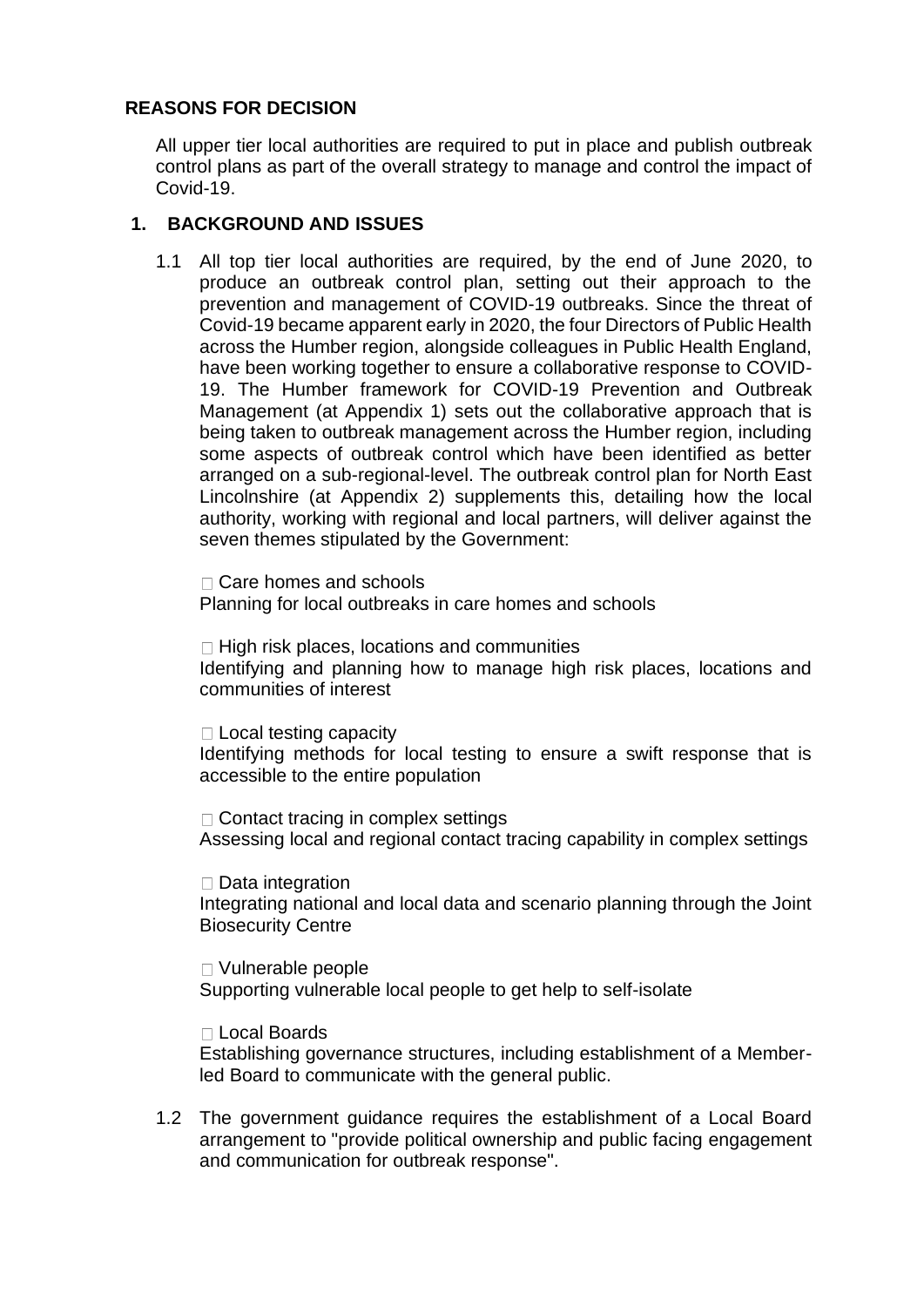1.3 It is proposed that responsibility for these arrangements is conferred on the Place Board (also acting as the Health and Wellbeing Board).The Leader of the Council and the Portfolio Holders for Health, Wellbeing and Adult Social Care and Children, Education and Young People respectively are chair / members of the Place Board, the membership including representation from key sectors including health and care, business , skills / education and the voluntary sector. This will enable leaders across sectors to have visibility of and support the wider engagement with the community on key issues of health protection, communication and engagement.

## **2. RISKS AND OPPORTUNITIES**

- 2.1 Although North East Lincolnshire has so far seen the third lowest rate of infection for COVID-19 of all top tier local authorities in England, there is no room for complacency. As indoor businesses re-open, and the area sees increasing numbers of visitors from areas with higher Covid-19 infection rates, there is a heightened risk of Covid-19 spread and outbreaks. North East Lincolnshire's Outbreak Control Plan recognises that some cohorts of the local population and certain settings/workplaces are likely to require greater support, either due to vulnerability to Covid-19 infection or due to difficulty in adhering to social isolation and social distancing guidelines. The Outbreak Control Plan therefore highlights plans for supporting these vulnerable groups and settings, and outlines plans for monitoring the impact of Covid-19 on different population groups.
- 2.2 Additional capacity is likely to be required to support outbreak management. Our initial intention is to mobilise this additional workforce by drawing from existing resources and continued engagement with key sectors and partners, however there may be a need to bring in additional external capacity to support delivery of the plan. Work is in progress to ensure to ensure that this additional capacity will be available if and when it is required.

## **3. OTHER OPTIONS CONSIDERED**

None.

# **4. REPUTATION AND COMMUNICATIONS CONSIDERATIONS**

Outbreak management, as detailed in the outbreak control plan, will include the production of ongoing communications and social marketing campaign(s) to engage with high risk settings on the prevention of COVID-19, as well as a continued focus on communications and information for the wider public about the pandemic and actions being taken to combat it. Having access to up-to-date and accurate health information (such as information regarding the local outbreak situation and disease containment measures) has been identified as a protective factor for mental health in the event of infectious disease outbreaks. It is therefore anticipated that communication arrangements will help to reassure the public and will have a positive effect on the Council's reputation.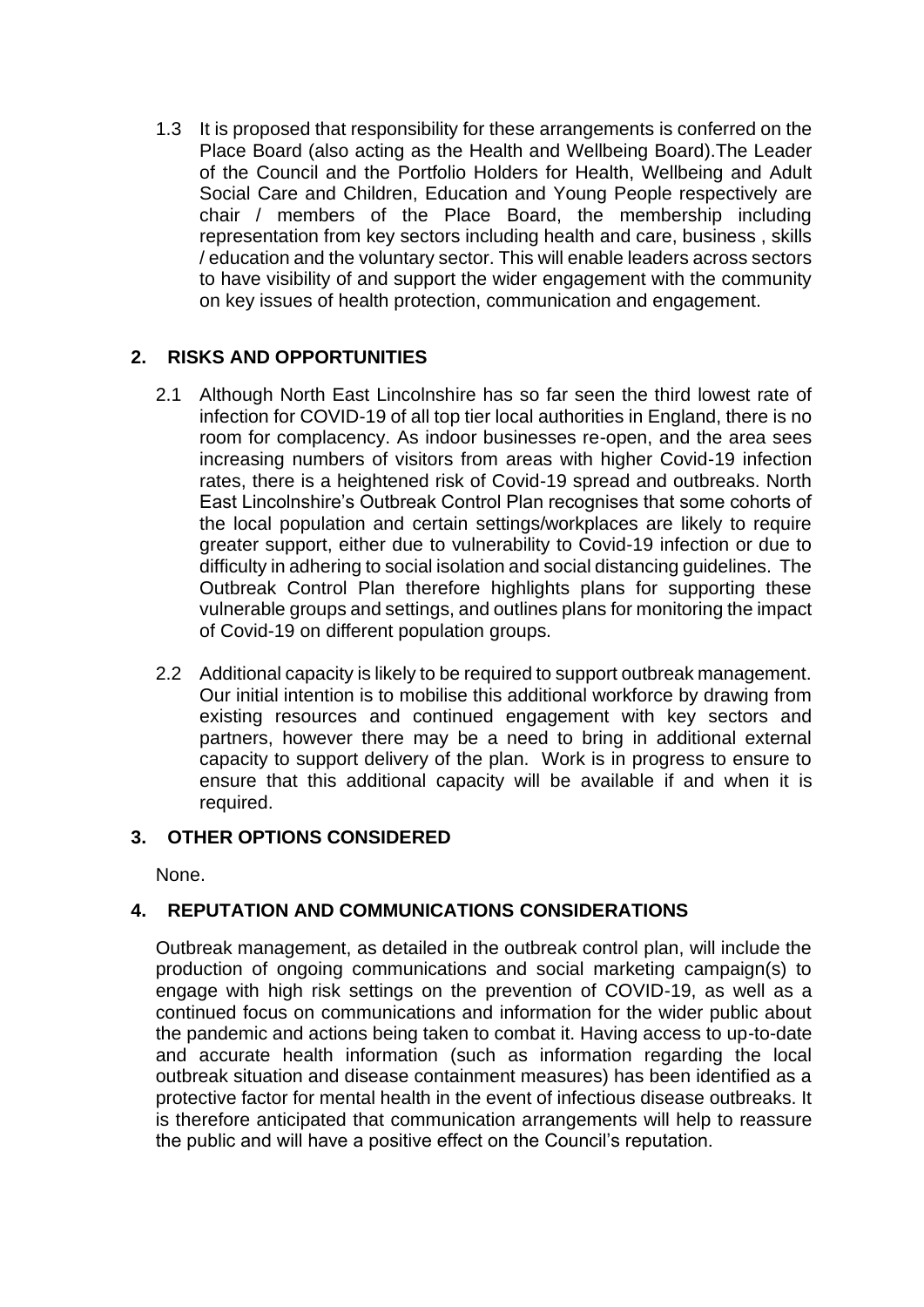## **5. FINANCIAL CONSIDERATIONS**

The Outbreak Control Plan supports the Council's key objective to strengthen the local economy and support recovery. Working preventatively and reactively to prevent, manage and contain Covid-19 outbreaks will enable a gradual return to normal life for the local population and thus is essential if we are to help the local economy bounce back from Covid-19. The net effect on Council reserves over the life of the outbreak response is uncertain as the volume and complexity of activity that might be undertaken on a local level is uncertain. Government funding has been made available to the local authority to support outbreak management locally. Work is in progress to determine how best to prioritise the use and application of the funding. Arrangements will be led by the Director of Health and Wellbeing, in consultation with the Portfolio Holder for Health, Wellbeing and Adult Social Care and the Section 151 Officer. .

## **6. CLIMATE CHANGE AND ENVIRONMENTAL IMPLICATIONS**

Following the implementation of a lockdown to suppress the transmission of Covid-19, the country has seen positive reductions in ambient concentrations and emissions of air pollutants and greenhouse gasses. As we gradually return to normal life, supported by a robust and effective approach to outbreak management, it is possible that we could see a reverse in these reductions. However, the outbreak control plan will support the Council to deliver its services to our most vulnerable populations, including those populations who are most vulnerable to the effects of climate change and environmental hazards.

## **7. CONSULTATION WITH SCRUTINY**

The very strict timeframe for the production and approval of a local outbreak control plan has prevented any meaningful engagement with scrutiny at this juncture. It is recommended, however, that this report is referred to the Health Scrutiny Panel for consideration, with any recommendations that follow to be referred to Cabinet.

## **8. FINANCIAL IMPLICATIONS**

- 8.1 The Council has received a number of separate grants to assist with funding the extra activity arising from the COVID 19 pandemic. The grants range from a S31 grant of £9.6m to grants of around £1m for support to care home providers and test and trace.
- 8.2 Government has also made funding available to local authorities to support preparation, implementation and delivery of outbreak management plans. North East Lincolnshire Council's allocation is £1m.
- 8.3 It should be noted that in the event that spend is greater than the allocation, a spending pressure will arise which would need to be managed from within existing budgets.
- 8.4 Costs associated with implementation and delivery of the outbreak management plan will be collated and monitored as part of the routine monthly reporting process.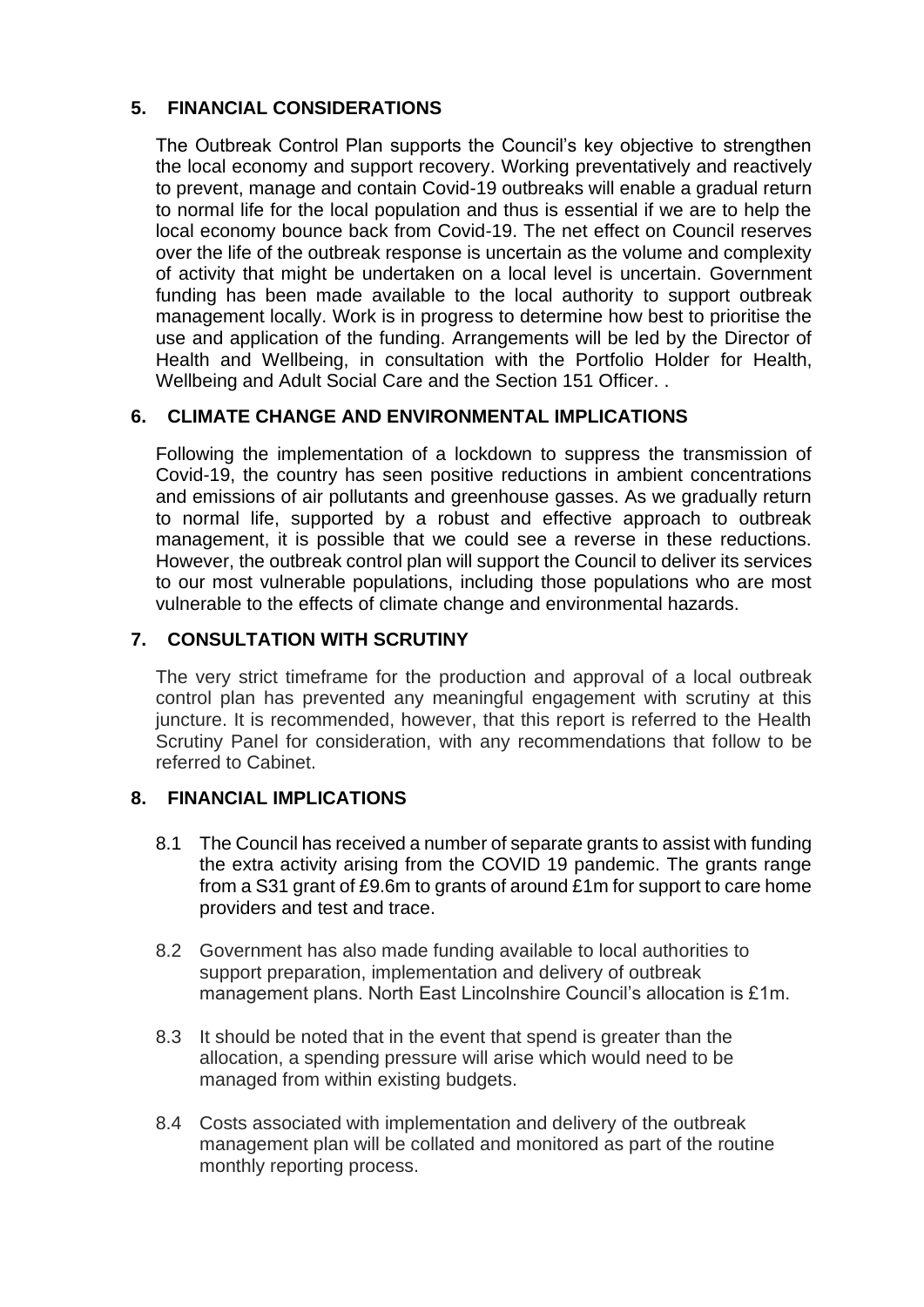## **9. LEGAL IMPLICATIONS**

- 9.1 Regulatory and legislative changes throughout the COVID crisis have been passed at a terrific rate. It is not clear if further legislation will be passed to augment outbreak control plans.
- 9.2 The thrust of any required action under the control plan will be predicated upon constructive engagement, support, and communication, escalating through to the upper tiers of the Local Resilience Forum.
- 9.3 As a default position the Council is able to rely on extant legislation in the form of the Public Health (Control of Diseases) Act 1984, amended by the Health & Social Care Act 2008, which brought into place a raft of measures for dealing with infectious places, articles, persons, and bodies, together with the Health and Safety at Work Act 1974 and subsequent regulations.

# **10. HUMAN RESOURCES IMPLICATIONS**

Where there is a requirement to redeploy existing staff to support on the outbreak management plan or into services which have been identified as business critical and experiencing a shortage in staff, then then appropriate HR advice would be taken. Any decisions made around redeployment of staff are made with the employees safety and wellbeing in mind

## **11. WARD IMPLICATIONS**

All wards in the Borough will have been and will continue to be affected by Covid-19. However, surveillance arrangements, as detailed in the outbreak control plan, will monitor any hotspots in the Borough for Covid-19, as well any potential outbreaks which may be linked to specific places, locations or communities. This will enable rapid response and control measures to be implemented.

## **12. BACKGROUND PAPERS**

**None** 

## **13. CONTACT OFFICER(S)**

- 13.1 Stephen Pintus, Director of Health and Wellbeing, tel. 01472 324012, stephen.pintus@nelincs.gov.uk
- 13.2 Geoffrey Barnes, Deputy Director of Public Health, tel. 07768630110, geoffrey.barnes@nelincs.gov.uk

## **COUNCILLOR MARGARET CRACKNELL PORTFOLIO HOLDER FOR HEALTH, WELLBEING AND ADULT SOCIAL CARE**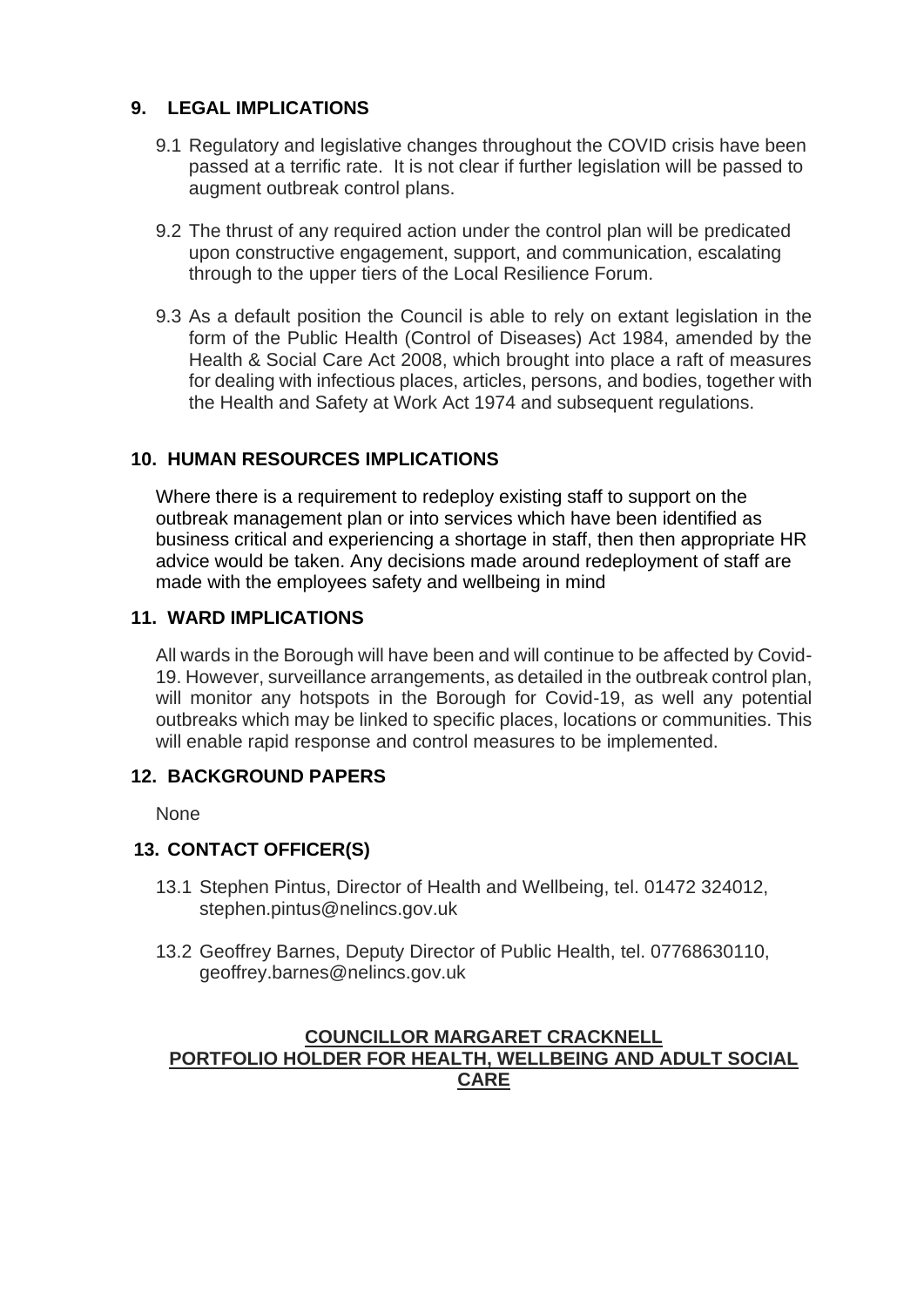#### **COVID-19 Prevention and Outbreak Management Framework in the Humber**

#### **1 Introduction**

This document provides an overview of the steps required to implement the Prevention and Outbreak Management Framework, and includes comprehensive contact tracing approach, as a means of reducing and controlling SARS-CoV-2 (COVID-19) transmission in the Humber area.

A comprehensive prevention and outbreak management approach, as part of a wider test, trace and isolate (TTTI) process, plays a vital part in suppressing the basic reproduction number (R0) of the COVID-19 virus which is key to ensuring the avoidance of a 'second peak' as existing restrictions are removed, stimulating longer term socio-economic recovery and ensuring the Humber is a safe place to live, work, visit and do business. In the context of the Humber prevention and outbreak management a whole comprehensive approach will be embedded including testing, risk assessment, prevention through to outbreak management providing support for vulnerable people and communities.

The implementation of a Humber prevention and outbreak management framework is part of an interdependent and integrated approach to testing, tracing, isolation and outbreak management within each Local Authority, and is set within the context of the establishment of the National Contact Tracing Service, the national 'Test, Track and Trace' strategy, and the development of constituent Outbreak Management Plans supplemented by each Local Authority.

This document presents the seven national pillars, immediate/short-term and medium/long-term steps that will be taken to mobilise a whole-system approach to contact tracing activity in the Humber as part of the National Contact Tracing Service (NCTS) and identifies some of the key risks to progression. For prevention and outbreak management to be truly effective it requires a highly effective approach to mass testing, underpinned by clear clinical governance and appropriate targeting of testing activity.

#### **2 National Approach to Prevention and Outbreak Management**

The national approach to contact tracing has been highly iterative and remains so, but is proposed to include two main elements:

1. NCTS: This incorporates a significant scaling up of the tried and tested contact tracing approach and has 3 tiers:

- ◆ Tier 3: A new cohort (c.15000) of contact tracing call handlers based within a national call handling centre providing phone-based contact tracing (PBCT).
- Tier 2: A significant number of trained contact tracing specialists providing PBCT, recruited through a national recruitment approach;
- Tier 1b: A regionalised network, including sub-regional and localised delivery providing contact tracing, consequence management and support in relation to complex settings, cohorts and individuals / households.
- Tier 1a: A national co-ordinating function to lead on policy, data science, and quality assurance of the service.

2. NHSX COVID-19 App: This is an innovative, but largely untested approach to using technology to support people to identify when they are symptomatic, order swab tests, and send tailored and targeted alerts to other app users who have had close contact. Even when fully operational, this feature of the national model with be insufficient as a standalone approach due to limitations in terms of reach and functionality.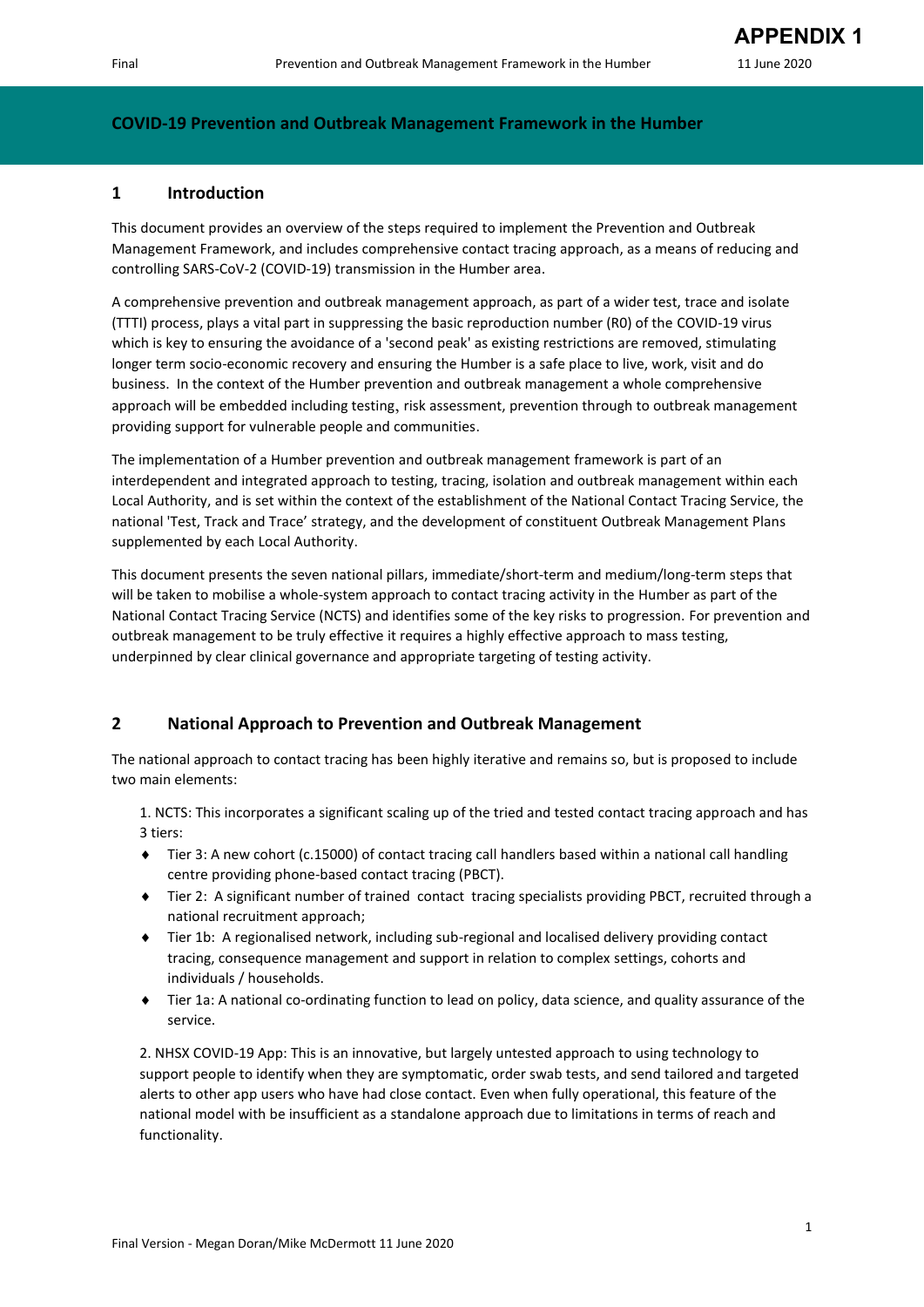An infrastructure and logistics partner will work alongside Public Health England (PHE), Department of Health and Social Care (DHSC) and Cabinet Office on the rollout and delivery of the national approach.

The Humber prevention and outbreak management arrangements contribute to the delivery mechanism for NCTS Tier 1b across the Humber footprint.

Tier 1b with agreed Standard Operating Procedures (SOPs) with PHE will have 3 primary functions:

- 1. **Complex Contact Tracing** with:
	- Potentially complex settings (For example: Special Schools, Homeless Accommodation; Domestic Violence refuges; Police Stations; Houses of Multiple Occupancy; Day Centre Provision; Ports, COMAH sites, Critical Infastructure businesses, NHS Settings; Social Care settings; Statutory Service HQ's; residential Children's Homes)
	- Potentially complex cohorts (For example: rough sleepers, faith communities, asylum seekers)
	- Potentially complex individuals and households (For example: Clinically shielded; Learning Disability; diagnosed Mental Illness; Rough Sleepers; Victims of Domestic Abuse; complex socialeconomic circumstances)
- 2. Providing **direct support** to those identified through contact tracing for whom adherence to self-isolation measures may be challenging, including links into locality hub pathways for our shielded and vulnerable cohorts.
- 3. **Consequence management** as a result of managing an outbreak in a complex setting or within a complex cohort.

The NCTS was launched at the end of May 2020. PHE have advised that during these early stages the vast majority of contact tracing activity will take place within Tiers 2 and 3, and within slightly bolstered PHE regional contact tracing function, (i.e. the Yorkshire and Humber footprint). They envisage the requirement of localities to undertake contact tracing activity to be minimal at this stage but expect this to potentially increase as the NCTS model expands and as mass testing approaches are mobilised in earnest. The significant impact on localities at this stage is anticipated to be in identifying local high risk settings and populations, undertaking preventative work, responding to complex cases and outbreaks in line with regional SOPs, supporting vulnerable individuals and populations required to isolate and undertaking local engagement activity.

It is strongly believed that the national-level mobilisation of NCTS, even as a minimal viable product will inevitably generate significant locality level activity in the form of consequence management in complex settings and the need to support complex individuals and households. The local thinking in relation to this will feed into national work, being led by Leeds City Council Chief Executive, Tom Riordan, in his new role as part of the national "Test, Track and Trace" arrangements, to develop local good practice and approaches to the development of Tier 1b and the leadership role of Local Authorities.

Eleven (11) pilot areas have been identified, our nearest being Leeds, and the learning from these pilots will be shared via regular engagement and best-practice sharing sessions. These 11 areas will rapidly develop and test outbreak control plans at a local level, identify common themes and share best practices, innovate to develop faster approaches to testing and tracing, and identify opportunities to scale the programme rapidly.

## **3 Seven (7) National Planning Pillar Components (themes)**

In taking forward the local approach, the Humber Prevention and Outbreak Management Framework will incorporate the seven national themes as part of the overall planning. The seven themes are key to slowing the transmission of COVID-19 and enabling the population of the Humber to adjust as lockdown easement is implemented.

Governance and assurance will be in place as outlined in **Appendix 1** and escalation scenarios have been identified in **Appendix 3**.

#### *1) Care homes and schools*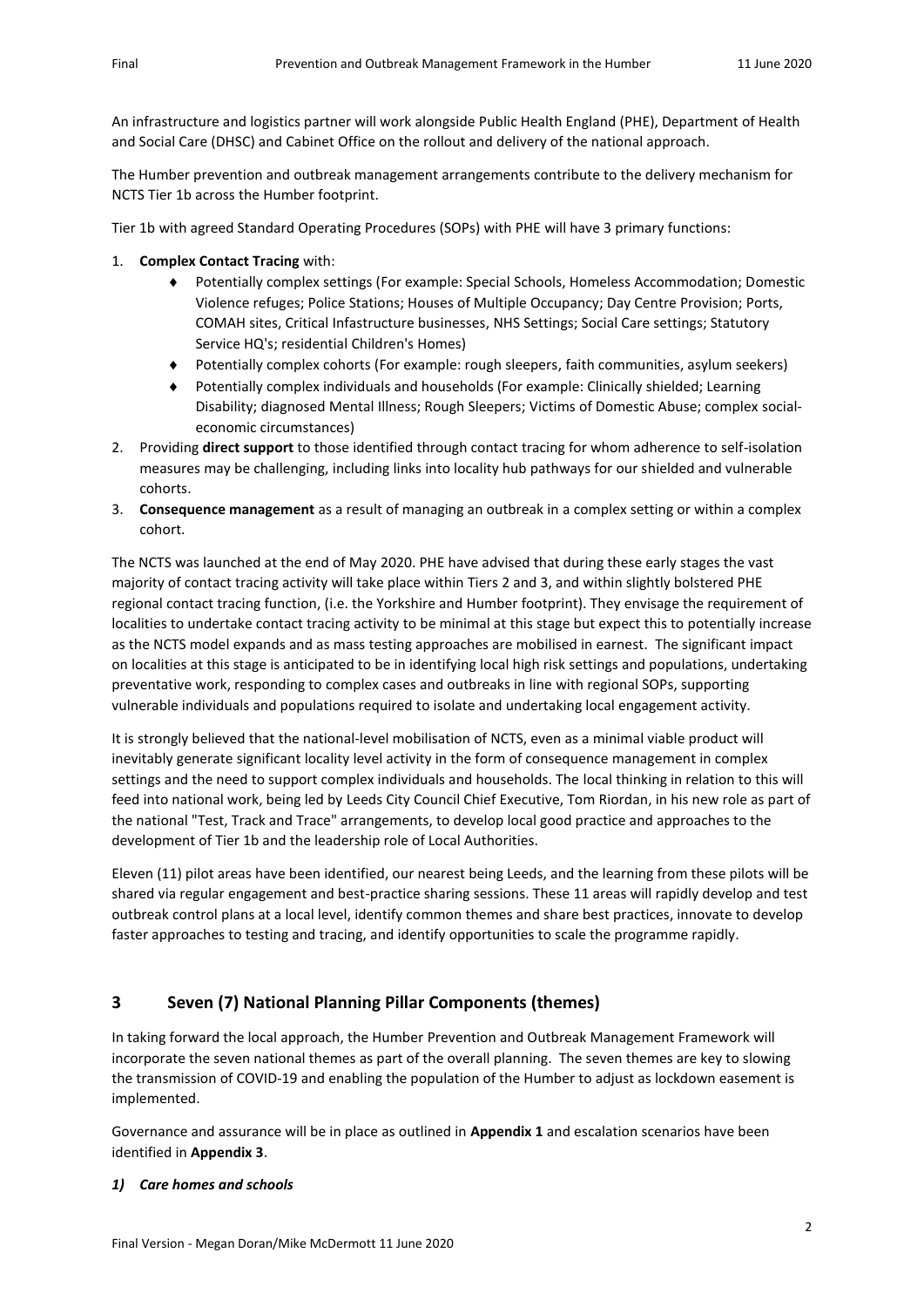*Planning for local outbreaks in care homes and schools (e.g. defining monitoring arrangements, potential scenarios and planning the required response).*

Outbreak management and support will be led by Public Health England and the Local Authority through agreed SOPs. Preventative and reactive outbreak management capacity will be supported by the Local Authority Adult Social Care, Public Health and the local Infection, Prevention and Control Team and Community Health Services. Planning to include early warning systems with complexity triggers for escalation.

#### *2) High risk places, locations and communities*

*Identifying and planning how to manage high risk places, locations and communities of interest (e.g. defining preventative measures and outbreak management strategies)*

Localities will lead within their areas the identification of high risk places, locations and communities and subsequent preventative measures under the direction of the DPH.

Outbreak management will be a joint approach between Local Authority and system partners including local businesses and the Port Health Authority in-line with regionally agreed SOPs with PHE. There will be a number of high risk areas across the Humber including Ports, critical infrastructure businesses, public and rail transport, COMAH sites.

#### *3) Local testing capacity*

*Identifying methods for local testing to ensure a swift response that is accessible to the entire population (e.g. defining how to prioritise and manage deployment, examples may include NHS, pop-up etc.).*

This area will be a Humber level shared response to include flexibility in swab testing and laboratory capacity. This will include Regional Testing Centre flexible use of capacity, Satellite review, oversight of Mobile Testing Units, local stock of swabs, and clarity of agreement with PHE for outbreak management and rapid response for Care Homes and Care settings.

Coordination of this activity will be via the Humber Test, Trace and Isolate Assurance Group.

#### *4) Contact tracing in complex settings*

*Assessing local and regional contact tracing capability in complex settings (e.g. identifying specific local complex communities, developing assumptions to estimate demand and options to scale capacity).* 

Contact tracing in complex settings will be led by Public Health England at a Humber-level. Local-level intelligence will be vital to the effective identification and management of COVID-19 outbreaks.

The Humber DsPH will keep the potential need for locality support with contact tracing under constant review in conjunction with PHE and respond accordingly.

#### *5) Data integration*

*Integrating national and local data and scenario planning through the Joint Biosecurity Centre Playbook (e.g., data management planning, including data security, NHS data linkages).*

Local data analysis capacity and systems will be secured and implemented in order to receive, analyse and act on national data in conjunction with local surveillance data and intelligence. The extent and exact nature of this activity will be dependent on the level of data made available at a local level, including through the Joint Biosecurity Centre.

Local monitoring of data at a Humber and local authority level will enable real-time surveillance of COVID-19 activity. Data integration will provide each DPH the information to understand potential hot spots and overview for consideration of local control measures.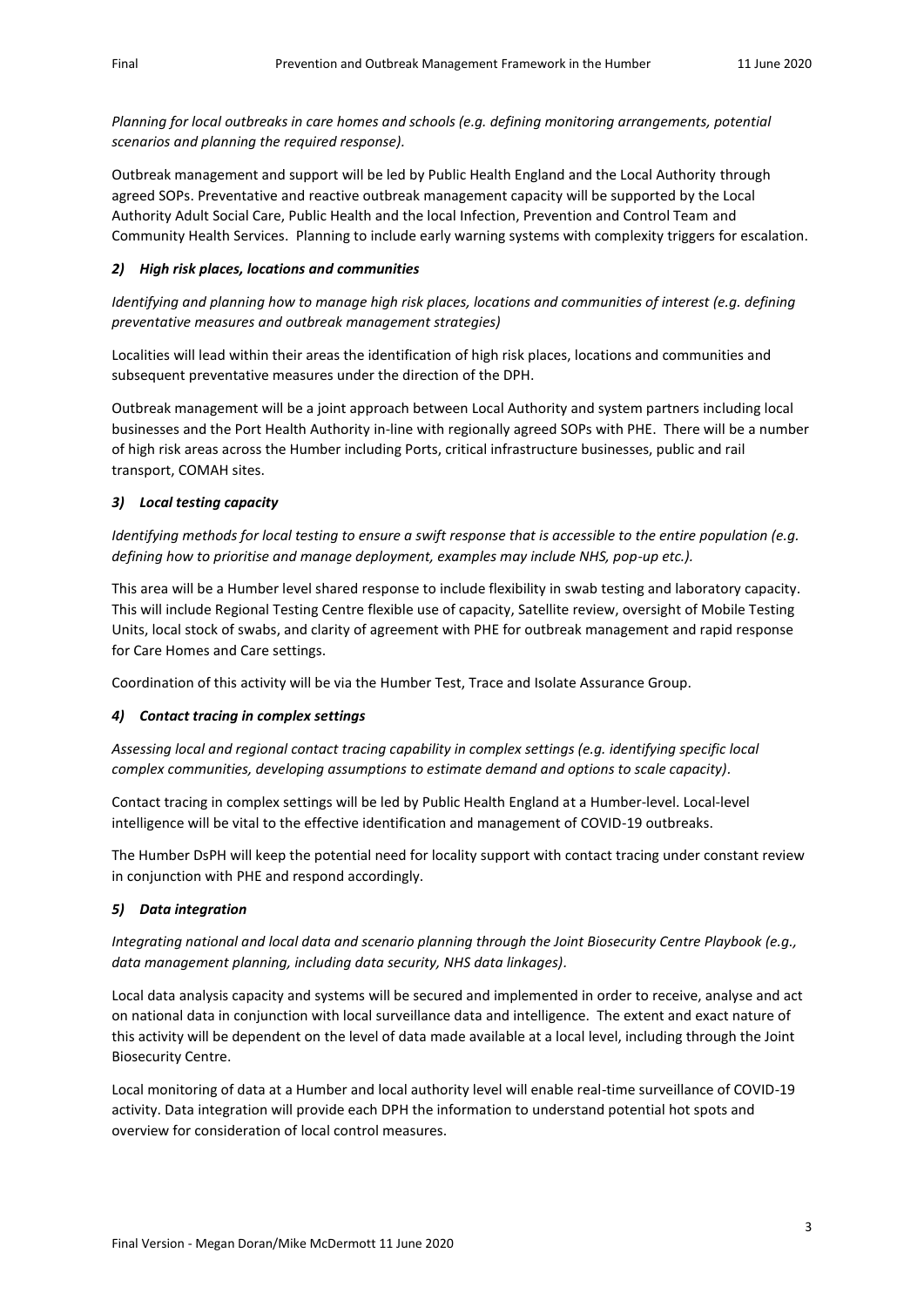#### *6) Vulnerable people*

*Supporting vulnerable local people to get help to self-isolate (e.g. facilitating NHS and local support, identifying relevant community groups etc.) and ensuring services meet the needs of diverse communities.*

Vulnerable local people will be supported by the Local Authority and system partners on a place basis, although there may be some cross boundary considerations. Partnership working between Local Authorities will provide support to meet the needs of the diverse and transient populations across the Humber area. Clarity of local systems will aid the identification of local vulnerable areas, such as Carers, freight transport through ports (early warning re symptom checking).

#### *7) Local Boards*

*Establishing governance structures led by existing Covid-19 Health Protection Boards in conjunction with local NHS and supported by the Humber Strategic Coordinating Group and a new member-led Board to communicate with the general public.*

Governance arrangements are out lined in **Appendix 1**.

Escalation to LRF of response requirements is anticipated to be mainly in two areas; declaration of a major incident to step up SCG and TCG processes and the need to seek legal powers through COBRA, if not delegated by to Secretary of State to Directors of Public Health.

#### **4 The Humber Prevention and Outbreak Management Framework Approach**

The Humber approach to prevention and outbreak management will be a whole system endeavour with leadership required from across local government, health, wider public service, PHE, the business community and the voluntary, community and social enterprise (VCSE) sectors. The vision is to ensure the development of the Humber approach maximises the opportunities for Humber level collaboration, whilst also valuing local flexibility.

A governance structure for the Humber Prevention and Outbreak Management Framework can be found in **Appendix 1.** Local Authorities have an incredibly wide and valuable remit in enabling the effective national roll-out of prevention and outbreak management. To ensure a consistent approach across the Humber, a set of core minimum requirements are proposed as part of a nine (9) domain plan as follows:

- 1. The Local Authority model: core requirements and structures
- 2. Supporting and protecting vulnerable individuals, household and groups
- 3. Consequence Management Understanding and mitigating wider community impact
- 4. Leading the local partnership response
- 5. Connecting and engaging local communities
- 6. Building Humber regional resilience and mutual aid
- 7. High-level community impact considerations
- 8. Outbreak control readiness
- 9. Data/intelligence/surveillance

Further details about potential minimum requirements within these nine (9) domains are set out in **Appendix 2**.

The Humber approach to complex prevention and outbreak management will be a necessarily fluid arrangement driven by the nature of the task, the type and scale and complexity and the overlap with consequence management and support. As such it will require a strong commitment to ongoing joint working and a recognition that the Humber approach is based upon collaboration rather than centralisation.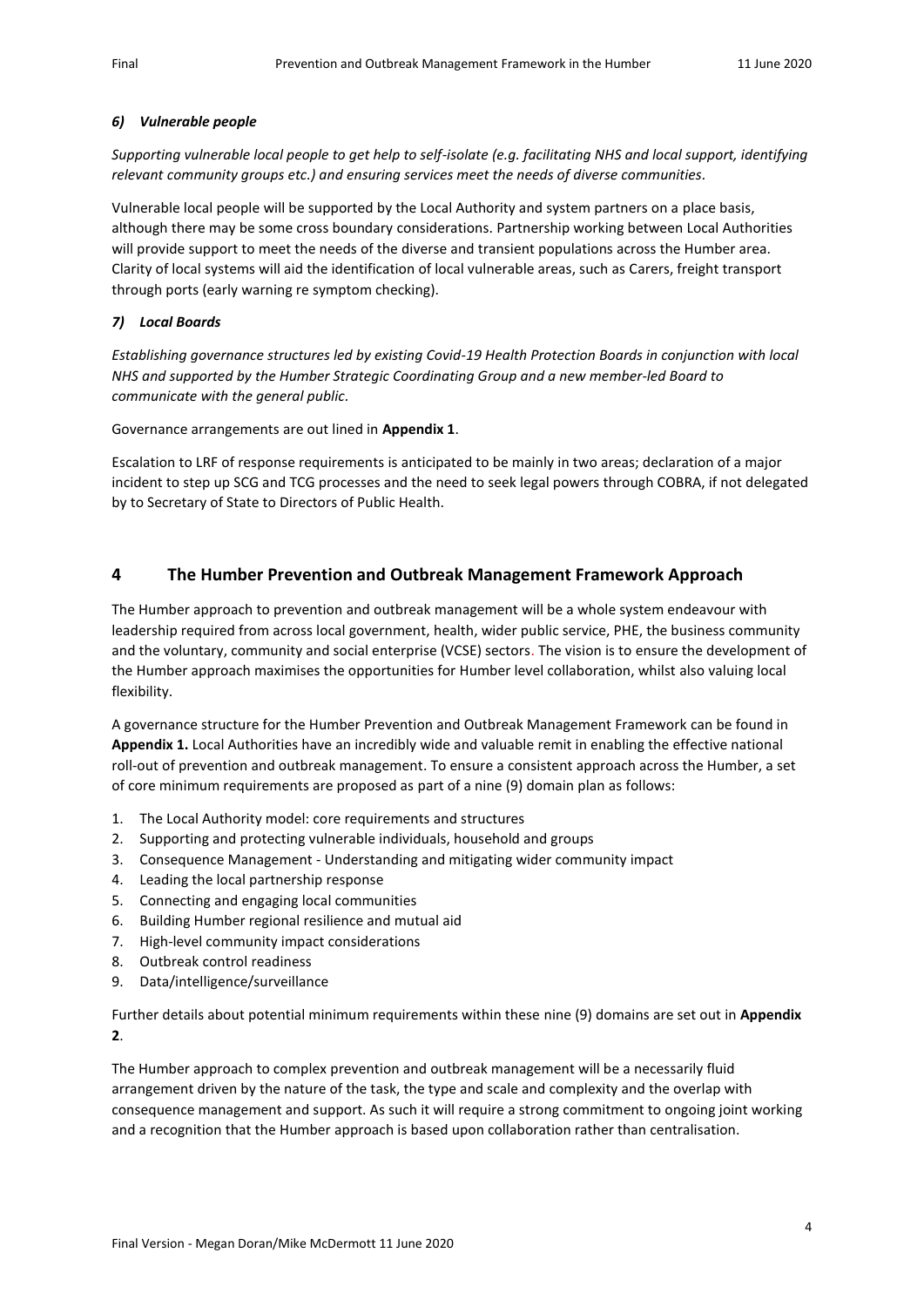#### **5 Immediate Actions**

There are 3 stages to the roll out of the Humber Prevention and Outbreak Management Framework:

- a) Immediate (Upon national mobilisation)
- b) Short Term (From national mobilisation until 30th June 2020)
- c) Medium to Long Term (Over the next 18 to 24 months)

The 'immediate' phase recognises the need for some activity to be mobilised immediately from within existing resources, in line with the mobilisation of the national programme for contact tracing and a requirement for potential staff to be identified within localities and at a Humber level. This phase also recognises the need for preventative and reactive outbreak management as supportive element to Tier 1b.

The 'short term' phase acknowledges that the pre-COVID-19 model for outbreak management and contact tracing was insufficient to meet the needs of a NCTS and thus this immediate mobilisation from existing resources was not sustainable and would need bolstering early on with additional resources. The Local Authority outbreak management plans iare currently in development alongside this framework.

The 'medium to long term' phase acknowledges that this approach will be a fundamental part of the Humber COVID-19 pandemic response and recovery for the next 18 to 24 months and that it could also provide an opportunity to establish a future-proofed blueprint for health protection, prevention and outbreak management within Local Authorities and in the Humber beyond COVID-19.

The roll out of a minimal viable product of the NCTS, and the anticipation that this will generate demand for Local Authorities which will grow significantly, moves Humber into the 'immediate' mobilisation phase of the Humber Prevention and Outbreak Management Framework.

Within this phase there are several actions that will be progressed with immediate effect:

- 1. The Humber Directors of Public Health COVID-19 Group will provide the single interface between the NCTS (Tiers 1a and 2) and the Humber LRF. This will be integrated with staff and resources from PHE Yorkshire and the Humber.
- 2. Local Authorities will take steps to establish a local contact tracing single point of contact to liaise with the Humber Directors of Public Health COVID-19 Group.
- 3. Local Authorities will map and identify existing resources and assets who can provide consequence management and support that will be required as a result of contact tracing taking place within NCTS. This will include through existing arrangements that are in place, through the existing trained contact tracing workforce that exist locally, through the local VCSE and through existing services who are able to provide bespoke support to complex settings, cohorts, individuals and households.
- 4. A Local Surveillance System will be established which builds upon the existing COVID-19 analytics and intelligence, and which allows an early indication of changes to infection rates and the emergence of geographical of demographic 'hot-spots' and "cold-spots". This will enable resources to be directed where required across the system and take a more proactive case finding approach when necessary. This will also provide a valuable enabling function to the wider national testing strategy which can also draw upon this asset and will be developed in partnership with key system stakeholders.
- 5. Steps will be taken to refine the governance and design arrangements across mass testing and contact tracing to ensure a truly integrated Humber approach to Track, Test and Trace.
- 6. Steps will be taken to establish a live data flow between NCTS and the local Test, Trace and Isolate Coordination and Assurance Group.
- 7. A suite of system-agreed SOPs with PHE, guidance notes and policies will be collaboratively developed to ensure consistency of approach across the Humber. Where possible these will build upon national and regional guidance. These will help to shape the roles of local systems in responding to complex contact tracing and consequence management activity.
- 8. We will work with the national Local Government Chief Executive lead for test, trace, isolate and track to shape best practice guidance in relation to the establishment of Outbreak Management Local Plans.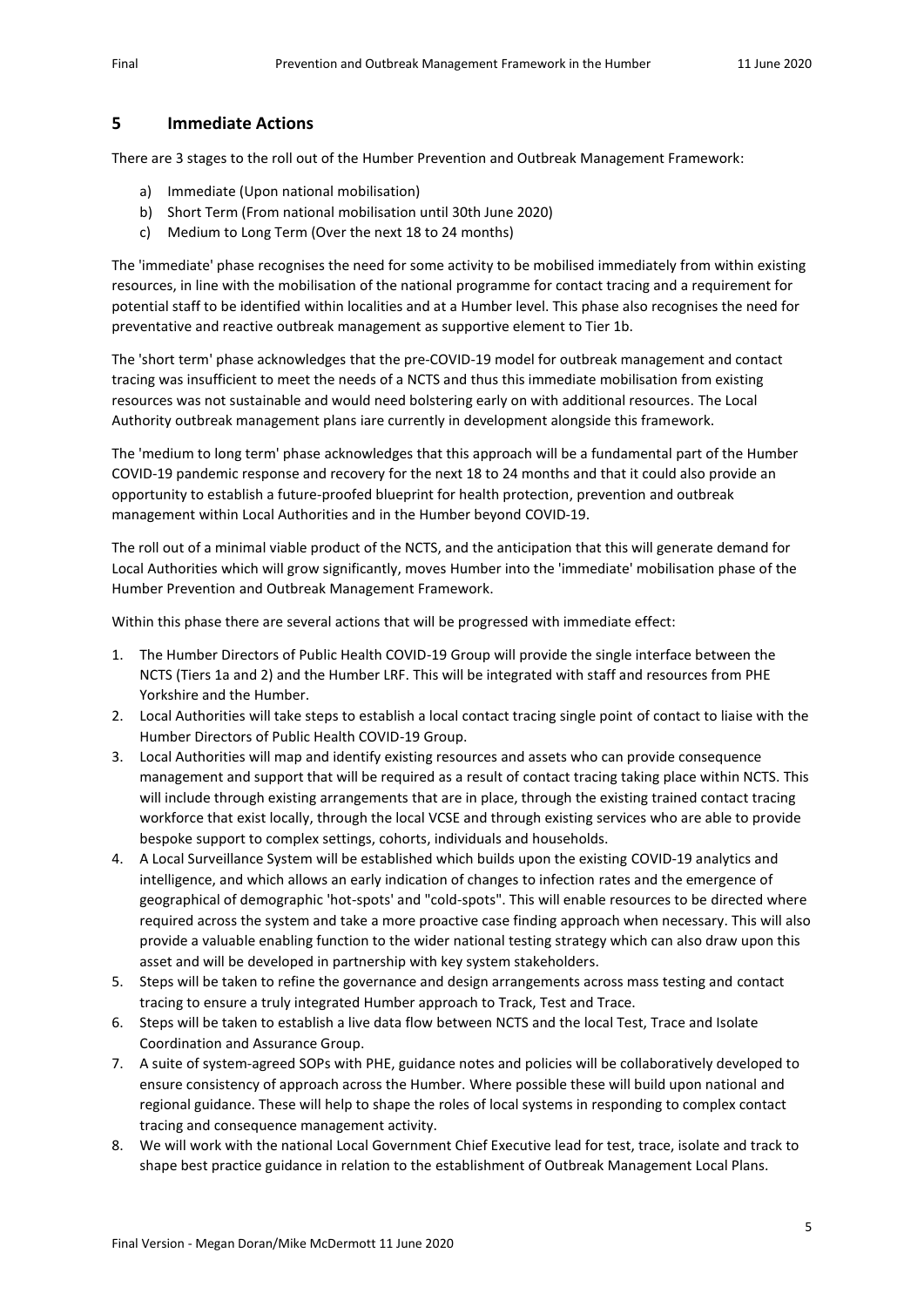In parallel we will mobilise, with system approval, plans to progress the 'short term' actions that will be required in order to bolster the Humber system beyond immediate mobilisation. This will include:

- 1. Bolstering the short-term workforce required within a collaborative Humber prevention and outbreak management approach. This will also include bolstering additional capacity and roles to support Local Authorities to undertake their functions within the Humber Prevention and Outbreak Management Framework. Across the Humber this will include specialist Public Health advice and guidance, locality coordination, consequence management and support, business support, data and analysis, digital and ICT, operational management and strategic leadership. The initial focus will be on bolstering capacity by seeking to enhance staffing resources through the establishment of virtual teams from the following sources:
	- Existing public service employees in each Local Authority area who are shielded, furloughed or who could be redeployed;
	- Staff that could be redeployed from Provider services (Sexual Health, Public Health Nursing etc.), Environmental Health, Public Protection, other appropriate services;
	- Employees in organisations contracted in each Local Authority area (and their supply chains) who are currently furloughed or shielded.
	- Other commissioned CCG, NHS and Local Authority services as appropriate
- 2. Consider establishing a Humber training programme in line with PHE, based upon the national training programme, but tailored for the Humber and delivering this at pace and scale. This programme can and will be launched as the national Test and Trace develops in discussions with PHE if assessed to be necessary.
- 3. Establishing Humber access to the national contact tracing, prevention and outbreak management digital architecture.
- 4. Continuing ongoing dialogue with Humber Directors of Adult Social Services about how the mobilisation of Test, Track and Trace for the Local Authorities can be integrated with the recently announced infection control support for care homes.
- 5. Continuing ongoing dialogue with the 'Everyone Matters' Boards to understand the impact on workforce and business continuity of staff having to self-isolate as a result of the national roll out and establishing local and Humber mitigation measures.

## **6 Features of the Humber Prevention and Outbreak Management Framework Approach**

There are a number of features that will form part of the overall planning in the Humber. These include:

- Not duplicating activity in other levels of geography. We do not have enough of the skills or infrastructure to reinvent what will be being done nationally. Scale is critical – we cannot do the volume locally.
- Working on a timeframe of 18-months to 2-years.
- Building a system around traditional methods of Health Protection and Contact Tracing.
- The local Test, Trace and Isolate Coordination and Assurance Group led by the Director of Public Health with delegation to nominated Public Health senior member(s) of staff.
- Draw on staff and expertise from across the district (Council, NHS and beyond). This will include logistic and IT support.
- A small core team within each locality which can be stood up and down as needed. This team will have an expert element (including dedicated professional(s) with Infection Prevention and Control (IPC)/communicable disease expertise and experience of contact tracing) and provide wider support, in some respects built on the national model – Contact Tracing experts, Tier 1 and logistics.
- A strong connection with the PHE centre for complex cases and outbreaks.
- To provide community outreach and boots on the ground to support the PHE led functions and provide additional surge capacity, including consideration of the role of volunteers.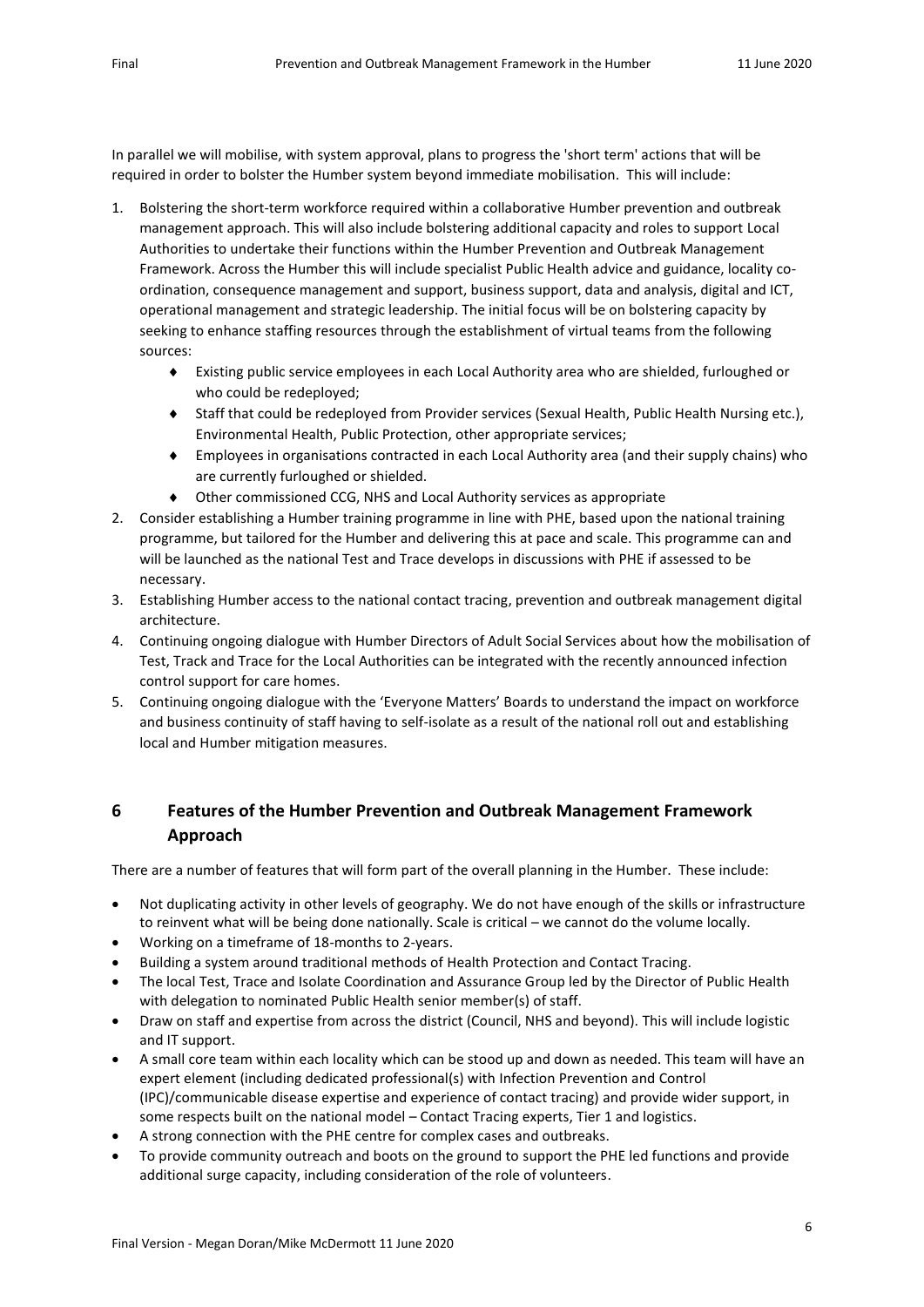- Targeted local testing may be required care homes/schools/workplaces. This might require local intelligence and local boots on ground delivery.
- It is likely a 7-day operation will be required.
- Dedicated administrative staff will be needed to keep a log of requests and delegation within Public Health to respond with timely replies.
- Standard Operating Principles offer advices on IPC and support and provided professional oversight of staff called to assist with contact tracing. This will support and augment the national efforts.
- A register should be kept at locality-level of all local residential and other high risk and or closed establishments.
- A register should be kept at locality-level of staff that could potentially be called up for a local testing and contact tracing incident.
- There is an important point about local ownership and fit into local systems in this Promoting and legitimising the contact tracing service to the local population, and recognition that messages will need to be targeted to ensure salience for particular population groups
- May require locally oriented public health action (such as temporary closures), and recognition of the political sensitivity of such actions
- Complex cross border management of contacts will be needed.
- Ensure working in line with Mental Capacity Act implications.
- Identification of language issues or who may be suspicious of authority such as the Roma population or illegal immigrants.
- Consideration of gatherings that have occurred in breach of lockdown regulations where people could be less willing to disclose information.
- Identification of groups such as rough sleepers, drug users and sex workers where contact information could be harder to obtain.
- Provide follow up and support with an interface with wider community support, especially support to vulnerable and link to community hub or similar.
- Identification of type and nature of roles needed and competencies needed, for example, specialist Contact Tracing staff, support and logistics, link to enforcement, link to community support.
- Set up as a project turning into an ongoing service, i.e., oversight group, systems and processes, outbreak management protocols (all based on th[e PHE guidance\)](https://www.gov.uk/government/publications/communicable-disease-outbreak-management-operational-guidance), link to testing (and ability to control some of this), communications functions, interface and intelligence sharing with PHE Centre.
- Identification of skills and competencies within our councils continues to be important.
- Working within th[e principles established by ADPH](https://www.adph.org.uk/wp-content/uploads/2020/05/ADPH-Statement-of-Principles-Contact-Tracing.pdf) Whole systems approach / Subsidiarity / Localism / Minimum viable products etc.

### **7 Risks and Issues**

The scale and complexity of this programme is significant and there are some key risks and issues which could hinder timely and efficient mobilisation and implementation.

#### *7.1 National 'Unknowns'*

This work has been constrained throughout by the iterative nature of the national model and the lack of key national decisions around several critical factors. These continue to include, but are not exclusive to:

- The modelled estimates of numbers that will enter the national system
- The modelled estimates of numbers of contacts per case
- The definition of 'complex'
- The articulation of 'complex contact tracing'
- The criteria and process for escalation from Level 2 (national) to Level 1b (local)
- The modelled estimate of the number of cases that might be escalated
- The lack of a clear articulation of the integrated whole system response required under Level 1b across LA, PHE and NHS especially around consequence management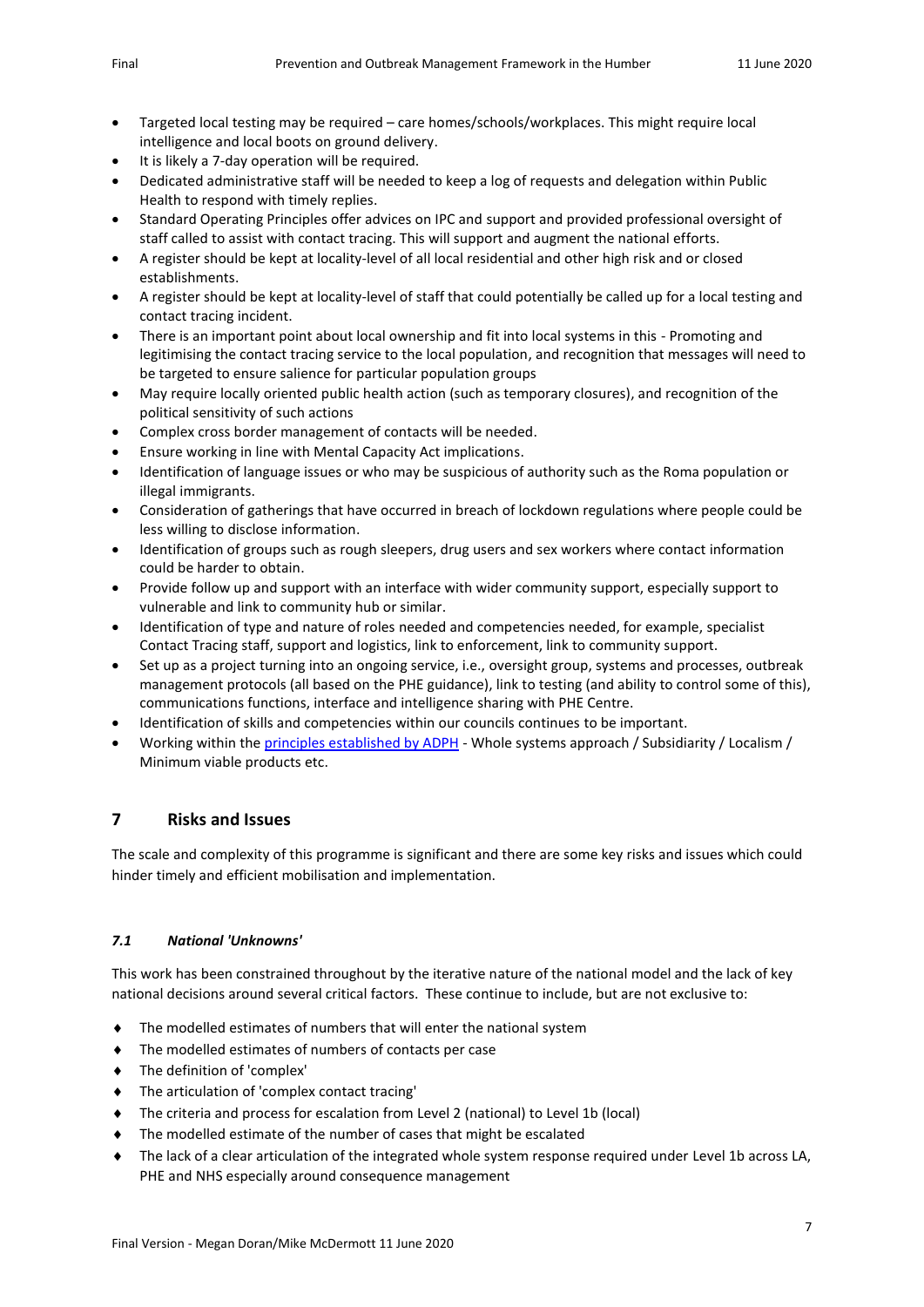- The lack of clarity about the financing of the resources required to build additional capacity at a Humber and Local Authority level
- The lack of any current national guidance, policies and toolkits, and SOPs to support delivery of Level 1b within a NCTS.

The approach will be to continue to work alongside PHE and other key stakeholders to resolve these issues.

#### *7.2 Workforce Pressures*

Mobilising the 'immediate' workforce that may be required across the Humber will be a considerable effort, as it will need to draw from existing resources. Many of the key staffing cohorts required for this endeavour are already working on other COVID-19 activity and the level of capacity within the system is limited.

The feasibility of mobilising a 'short term' bolstered workforce across the Humber is untested. It is not clear how many people could be mobilised via this route at low cost or no cost, or how soon they could be in place.

The risk of current capacity being reduced in some areas as a result of efforts to increase 'health protection' capacity in all localities and within PHE and current staff potentially being recruited elsewhere.

Each Local Authority has reviewed the capacity requirements and collaboration with local NHS/Local Authority Commissioners and Providers, Public Protection, and Infection Control has been established. The current and enhanced capacity has been identified within each Local Authority.

The Humber has been given access to the regional training package and limited access to national training package upon which to develop a Humber version which can be rolled out at pace and scale.

#### *7.3 Digital Challenges*

The lack of national clarity around whether Level 1b will have access to the national contact tracing digital architecture operating across Levels 2 and 3, and the lack of engagement from the national team on planning for this, creates a significant risk. An inability to access these systems would cause significant challenges as it would prevent live data flow, require the establishment of an entirely new standalone Humber system and surface a myriad of data protection and information governance issues.

Complex contact tracing/outbreak management at scale is treading new ground and undertaking this activity within a national framework and in a collaborative way involving a range of city-region and locality partners will undoubtedly pose some data protection and information governance issues that will need to be overcome.

At present the Local Authorities across the Humber are attempting to manage the response to COVID-19 in the absence of timely and accurate data and information.

#### *7.4 Resourcing and Finance*

The current range of the national 'unknowns' has placed significant limitations on the Humber Framework as there is no clarity at all on the volume and complexity of activity that might be escalated to Tier 1b from the NCTS Tier 2. This has made demand modelling and workforce planning highly speculative and prevented the development of a coherent business proposition at this stage.

The amount of potential funding is currently unclear and the potential cost of funding for each Local Authority Prevention and Outbreak Management Plan remains an issue. However, the rapid pace of mobilisation means that any resourcing required might need to be made available within a very short timescale to prevent programme slippage.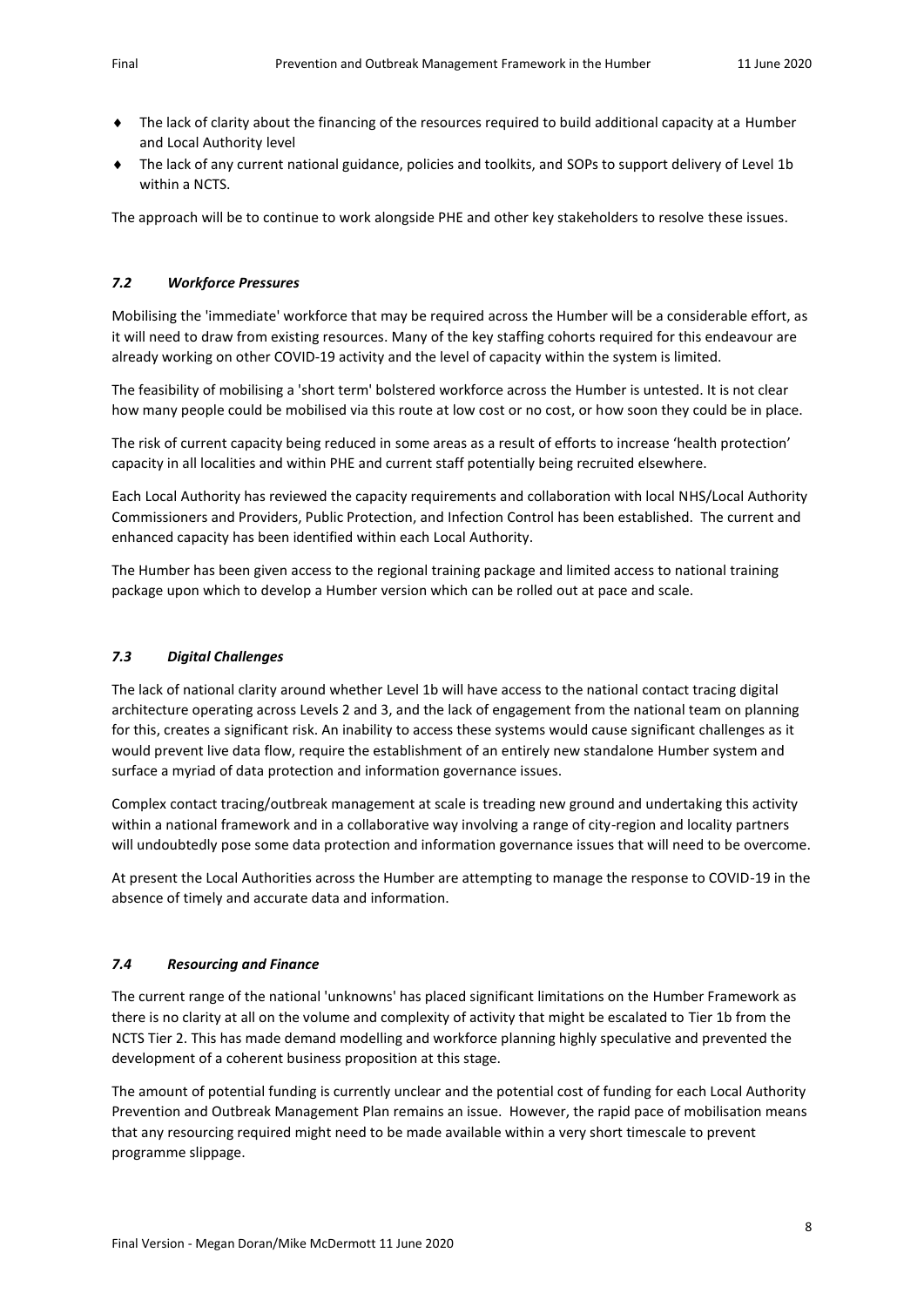The UK Government has announced additional funding of £300 million for local authorities to support to COVID-19 Test and Trace and Outbreak Management services in their local communities.

The UK Government has also announced a new £600 million Infection Control Fund has been introduced to tackle the spread of COVID-19 in care homes. This fund, which is ring-fenced for social care services, will be given to local authorities to ensure care homes can continue to halt the spread of the coronavirus by helping them implement infection prevention and control measures.

The aspiration is to build the capability across the Humber to ensure a robust surveillance system to support the overall approach to prevention and outbreak management.

## **8 Collaborative Arrangements and Mutual Aid between the Humber Directors of Public Health and the Public Health Departments:**

As a part of the requirement for Outbreak Control Plans at Local Authority level, the Humber Directors of Public Health have identified a number of requirements within the Outbreak Control Plan guidance that are better arranged on a Humber level. This includes

- Governance through a Health Protection Board
- The management of intelligence and data flow with the Biosecurity Centre, PHE Health Protection Team and the CTAS service.
- Access to and timely availability of testing to individuals and the initiation of mobile testing in the event of large outbreaks/sharp increase in the infection rate.
- ◆ High risk settings common to all 4 areas, e.g. Ports

Provision can be made for formal mutual aid if required but in the current circumstances a less formal memorandum of understanding serves to reflect our collective commitment to supporting each other through this local emergency.

The main operational mechanism for collaboration is through the membership and functioning of the Test Trace and Isolate Coordination and Assurance Group which connects all four departments. Requests for support can be overseen by this group.

In the event where a local Director of Public Health considers the situation in consultation with PHE to have reached the criteria to declare a major incident, they may make a request to their neighbouring Director of Public Health for additional staff resources to respond to the outbreak. Any staff provided as part of mutual aid would be assured as "fit for purpose".

This will also be relevant if any of the four areas are having to deal with cross boundary elements of any large/complex outbreak involving Local Authorities outside of the Humber.

This support may also be considered in relation to the recovery phase of any larger scale/complex outbreak particularly any follow up "wellbeing check-in".

If staff are involved locally for a prolonged period in managing a complex outbreak in collaboration with PHE, there may be some call for "back fill" for some routine functions and/or access to technical service specific support.

Directors of Public Health should also consider personal and professional support to each other as being a component part of this collaborative approach across Public Health departments.

9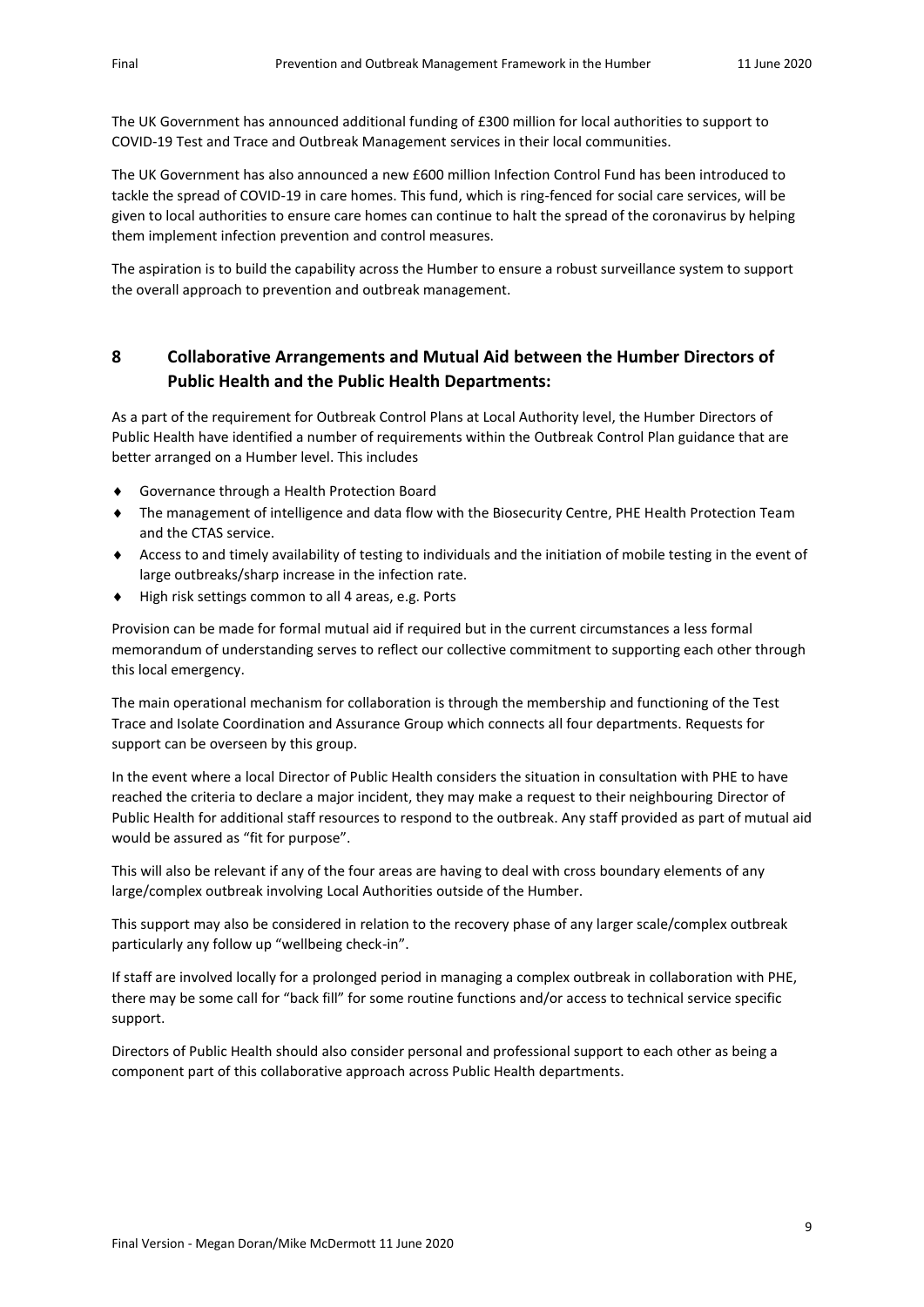#### **APPENDICES**

**Appendix 1 – Humber Prevention and Outbreak Management Framework**

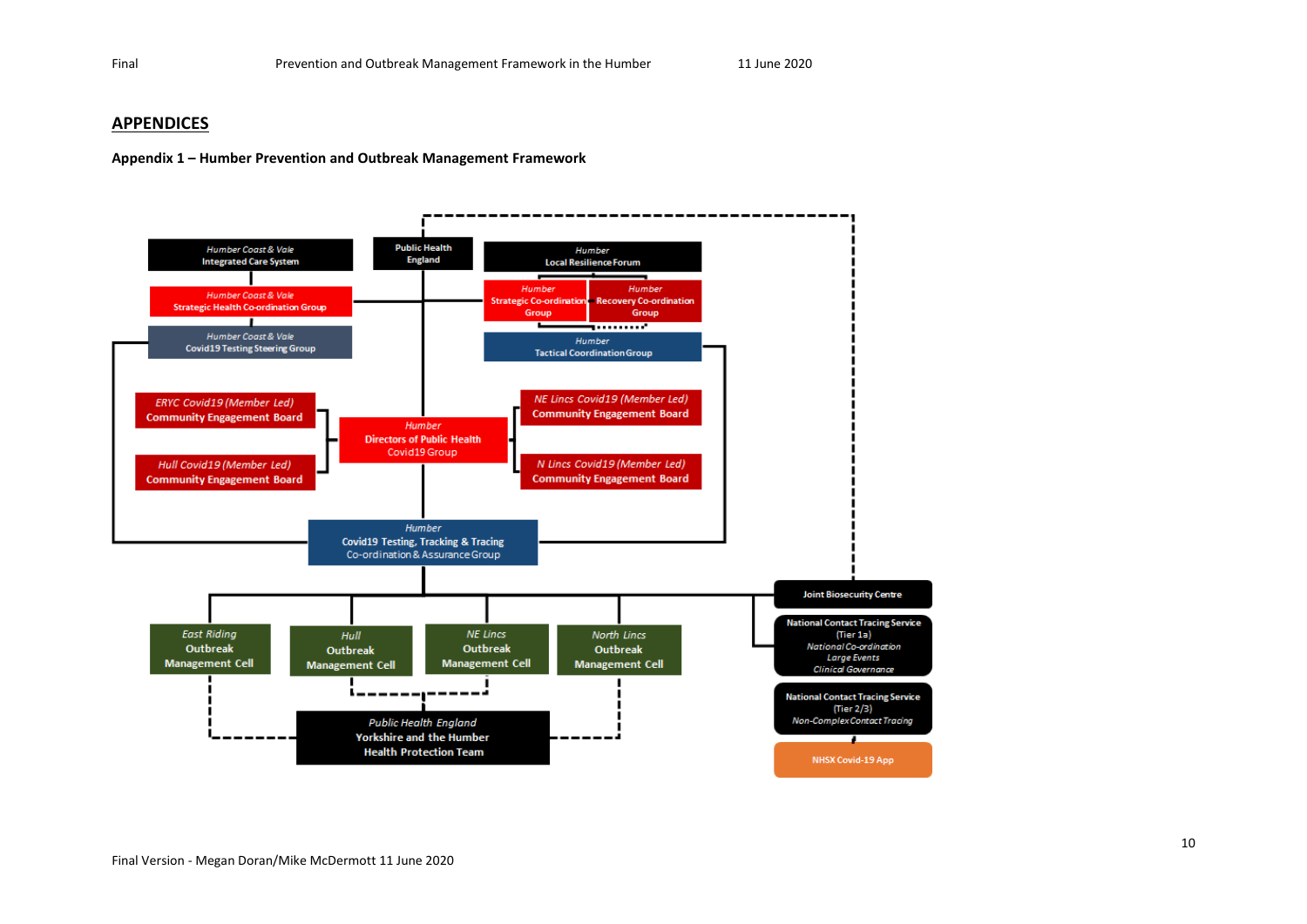### **Appendix 2 – Local Authority Plan Assurance Considerations**

| 9 Domain Plan                                                               | <b>Summary actions</b>                                                                                                                                                                                                                                             |                                                                                                                                                                                                                                                                                                                                                                                                                                                                                                                                      |  |  |
|-----------------------------------------------------------------------------|--------------------------------------------------------------------------------------------------------------------------------------------------------------------------------------------------------------------------------------------------------------------|--------------------------------------------------------------------------------------------------------------------------------------------------------------------------------------------------------------------------------------------------------------------------------------------------------------------------------------------------------------------------------------------------------------------------------------------------------------------------------------------------------------------------------------|--|--|
| 1) The Humber Local<br>Authority model: core<br>requirements and structures | Core requirements for engaging/co-ordinating with the national tracing<br>model:                                                                                                                                                                                   |                                                                                                                                                                                                                                                                                                                                                                                                                                                                                                                                      |  |  |
|                                                                             | Identify a Local Authority Contact Tracing and Outbreak Management Lead<br>(guidance strongly suggests that this should be the local Director of Public<br>Health)                                                                                                 |                                                                                                                                                                                                                                                                                                                                                                                                                                                                                                                                      |  |  |
|                                                                             |                                                                                                                                                                                                                                                                    | Consider COVID-19 Health Protection Board responsible for the<br>development of local outbreak control plans by Directors of Public Health.                                                                                                                                                                                                                                                                                                                                                                                          |  |  |
|                                                                             | Establish Strategic Co-ordinating Group gold emergency planning group to<br>support, co-ordinate and partner with broad local groups to support<br>delivery of outbreak plans (e.g., Public Health, Humber Emergency<br>Planning Service, Police, Fire, NHS etc.). |                                                                                                                                                                                                                                                                                                                                                                                                                                                                                                                                      |  |  |
|                                                                             |                                                                                                                                                                                                                                                                    | The recently established Test, Trace and Isolate Coordination and<br>Assurance Group will provide assurance on some of these requirements.                                                                                                                                                                                                                                                                                                                                                                                           |  |  |
|                                                                             | Each 'place' to establish local COVID-19 Health Protection Groups to<br>oversee the local process for Outbreak Management Plans.                                                                                                                                   |                                                                                                                                                                                                                                                                                                                                                                                                                                                                                                                                      |  |  |
|                                                                             | Review the requirements of a Local Outbreak Engagement Board to<br>provide political ownership and public-facing engagement and<br>communication for outbreak response. Across the Humber Local                                                                    |                                                                                                                                                                                                                                                                                                                                                                                                                                                                                                                                      |  |  |
|                                                                             | Authorities, the Engagement Board approaches will be:                                                                                                                                                                                                              |                                                                                                                                                                                                                                                                                                                                                                                                                                                                                                                                      |  |  |
|                                                                             | <b>East Riding of Yorkshire</b>                                                                                                                                                                                                                                    | Cabinet Sub Committee                                                                                                                                                                                                                                                                                                                                                                                                                                                                                                                |  |  |
|                                                                             | Hull                                                                                                                                                                                                                                                               | Health and Wellbeing Board Sub Committee                                                                                                                                                                                                                                                                                                                                                                                                                                                                                             |  |  |
|                                                                             | <b>North East Lincolnshire</b>                                                                                                                                                                                                                                     | Place Board                                                                                                                                                                                                                                                                                                                                                                                                                                                                                                                          |  |  |
|                                                                             | <b>North Lincolnshire</b>                                                                                                                                                                                                                                          | Health and Wellbeing Board                                                                                                                                                                                                                                                                                                                                                                                                                                                                                                           |  |  |
|                                                                             | groups)                                                                                                                                                                                                                                                            | Consider all partners involvement at all levels of governance, i.e. Local<br>Authority Contact Tracing Lead, Public Health leads for infection control<br>and outbreak management, Environmental Health services, Health and<br>Safety, Communications, Representatives from key services linked to high-<br>risk settings (ASC, CSC, Education, Housing), consideration of<br>representation of critical partners (Local CCGs, Health provider trusts, and<br>the Police), Consideration of representation from local VCS and faith |  |  |
| 2) Supporting and protecting<br>vulnerable individuals,                     | a result of being asked to self-isolate.                                                                                                                                                                                                                           | Consider specific residents and groups who may need additional support as                                                                                                                                                                                                                                                                                                                                                                                                                                                            |  |  |
| households, and groups                                                      | these.                                                                                                                                                                                                                                                             | Understand local vulnerability and develop local approach to address                                                                                                                                                                                                                                                                                                                                                                                                                                                                 |  |  |
|                                                                             | response.                                                                                                                                                                                                                                                          | Consider the role of existing COVID-19 response provision such as locality<br>hubs for vulnerable and shielded groups and how these can support local                                                                                                                                                                                                                                                                                                                                                                                |  |  |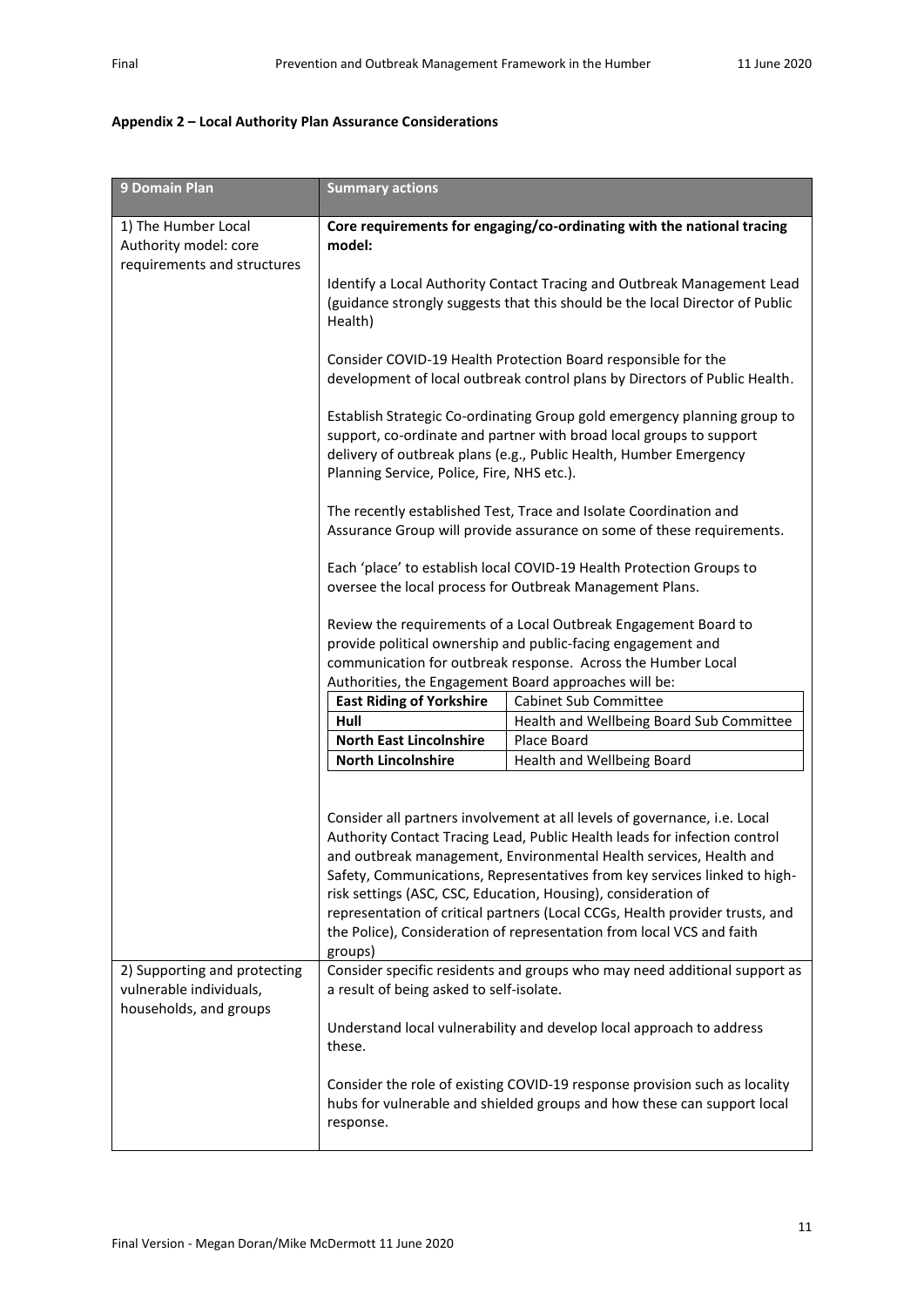|                                                                                          | Consider the role of existing services for vulnerable individuals, households<br>and groups including those provided by the VCSE and proactively establish<br>support pathways.                                                                                                                                                                             |
|------------------------------------------------------------------------------------------|-------------------------------------------------------------------------------------------------------------------------------------------------------------------------------------------------------------------------------------------------------------------------------------------------------------------------------------------------------------|
|                                                                                          | Consider the need to establish contingency plans to house individuals for<br>whom self-isolation requires them to move from their primary household.                                                                                                                                                                                                        |
| 3) Consequence Management<br>- Understanding and<br>mitigating wider community<br>impact | Understand and plan to mitigate impacts of extended scope of self-<br>isolation in your area, potentially through a high-level impact assessment.<br>These impacts include impacts on local economies, businesses and<br>enterprises, community groups, essential services and workforce, and local<br>enforcement.                                         |
|                                                                                          | Engage with local employers (within public service and beyond) and<br>encourage the development / updating of local business continuity plans to<br>prepare for scenarios where large proportions of the local workforce are<br>asked to self-isolate (especially those required to deliver critical face-to-<br>face or in-office services).               |
|                                                                                          | Map potentially complex settings and establish a plan for proactive<br>preventative infection control advice and guidance.                                                                                                                                                                                                                                  |
|                                                                                          | Contribute to the establishment of Humber-wide standard operating<br>procedures for potentially complex settings and cohorts.                                                                                                                                                                                                                               |
|                                                                                          | Additional considerations: local level SIT rep reporting (for high risk<br>services), sharing of best practice, planning for the next phases of the<br>easing of restrictions and regular engagement with critical local businesses<br>in key sectors etc.                                                                                                  |
| 4) Leading the local<br>partnership response                                             | Ensure locality level understanding of and 'buy in' to the agreed Humber<br>Contact Tracing and Outbreak Management Framework.                                                                                                                                                                                                                              |
|                                                                                          | Ensure a 'whole-area' approach is taken to responding to the potential<br>expansion of self-isolation and general increased risk as lock-down is<br>incrementally eased.                                                                                                                                                                                    |
|                                                                                          | Consider inviting key partners to be part of the proposed Test, Trace and<br>Isolate Coordination and Assurance Group (CCG, Police, Fire, VCS etc.),<br>supporting local area-based data hub to co-ordinate local information, and<br>/or developing joint-action plans between all partners.<br>Commit to the proposed approach to mutual aid and support. |
| 5) Connecting and engaging                                                               | Consider level of support LAs are able to provide in supporting the local                                                                                                                                                                                                                                                                                   |
| local communities                                                                        | uptake and outreach of the national testing and tracing model.                                                                                                                                                                                                                                                                                              |
|                                                                                          | Develop understanding of the potential outreach and engagement gaps.                                                                                                                                                                                                                                                                                        |
|                                                                                          | Consider mitigating the risk of low-take up and engagement with hard-to-<br>reach groups and communities.                                                                                                                                                                                                                                                   |
|                                                                                          | Develop a local communications strategy.                                                                                                                                                                                                                                                                                                                    |
| 6) Building Humber regional<br>resilience and mutual aid                                 | It appears highly likely that this variation may continue into the future and<br>as such developing regional resilience within the Humber appears to be a<br>critical consideration e.g.                                                                                                                                                                    |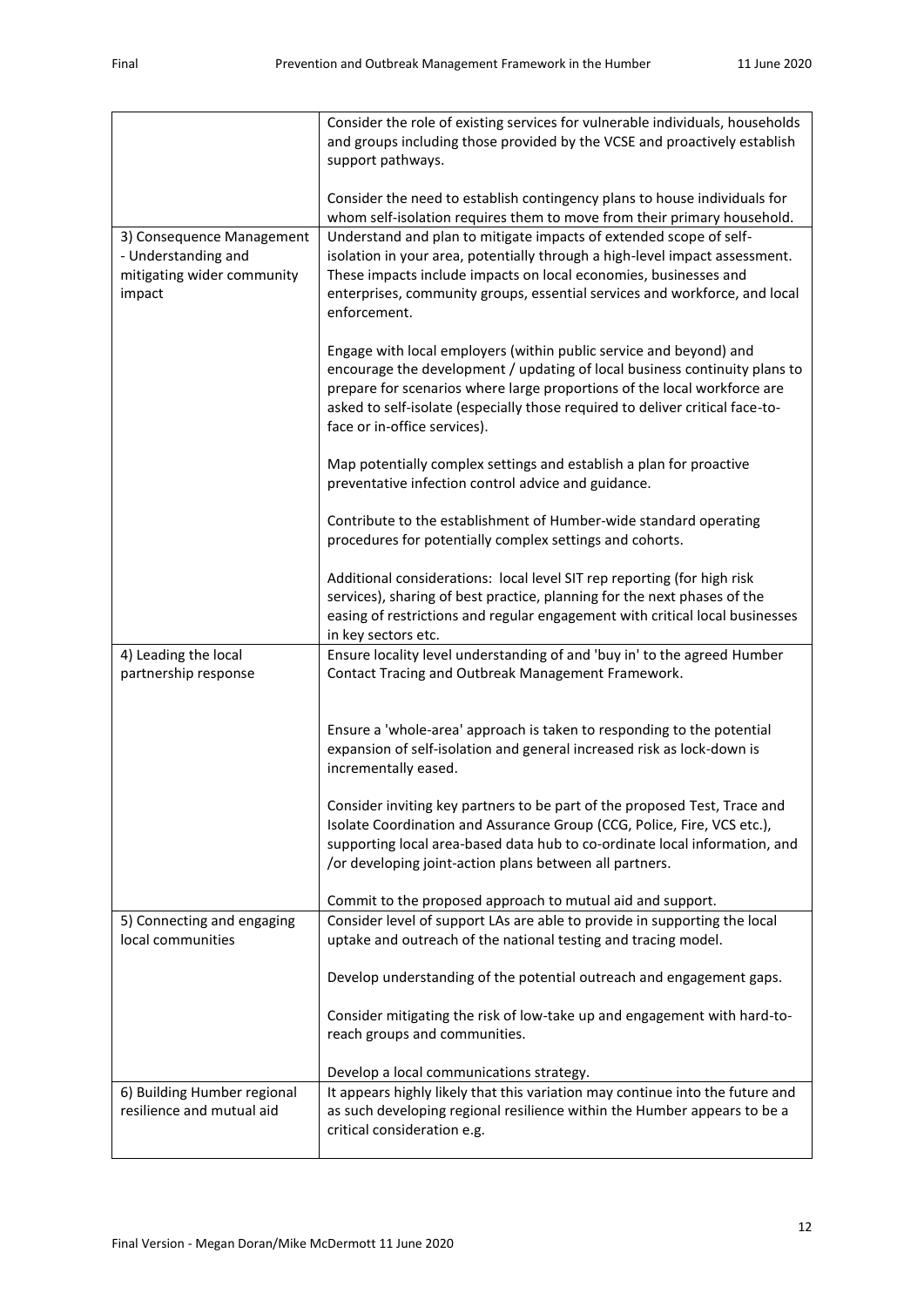|                          | Voluntary secondment of resource into Virtual Teams to support<br>$\bullet$<br>rapid regional deployment of resource to areas of pressure and<br>need.<br>Establishment of more formal mutual aid and sit-rep reporting<br>$\bullet$<br>within localities (Local Authority areas) in the Humber. |
|--------------------------|--------------------------------------------------------------------------------------------------------------------------------------------------------------------------------------------------------------------------------------------------------------------------------------------------|
| 7) Outbreak Control      | Review local outbreak control readiness, processes and structures and                                                                                                                                                                                                                            |
| Readiness                | begin considering undertaking scenario planning on how outbreaks will be<br>managed within key or complex settings (e.g. Care Home, Schools, and<br>Hospitals etc.)                                                                                                                              |
|                          | Make the workplaces and settings safe by ensuring social distancing and                                                                                                                                                                                                                          |
|                          | core H&S requirements and reporting are being managed and adhered to.                                                                                                                                                                                                                            |
| 8)<br>Data/Intelligence/ | Establish a local data-hub to co-ordinate and communicate local                                                                                                                                                                                                                                  |
| Surveillance             | information and data on tracing and testing in the Humber area.                                                                                                                                                                                                                                  |

#### **Domain 9: High-level community impact considerations**

| <b>Theme</b>                            | Area of Impact                                          |
|-----------------------------------------|---------------------------------------------------------|
|                                         |                                                         |
| Local economy                           | Impact on small and medium-sized enterprises            |
|                                         | (extended self-isolation);                              |
|                                         |                                                         |
|                                         | Communication and enforcement of social                 |
|                                         | distancing in high-footfall retail environments         |
|                                         | (shopping centres, high-streets etc.);                  |
|                                         |                                                         |
|                                         | Pressures emerging on local infrastructure (and         |
|                                         | implications for tracing and social distancing) arising |
|                                         | from increased re-introduction of retail and business   |
|                                         | sectors.                                                |
|                                         |                                                         |
|                                         | Impact on inward investment                             |
| Community impacts                       | Economically vulnerable individuals (e.g. zero hours    |
|                                         | contracts) and groups required to self-isolate          |
|                                         | without financial support through furlough or other     |
|                                         | schemes;                                                |
|                                         |                                                         |
|                                         | Increased pressure at scale on those groups who are     |
|                                         | identified as vulnerable;                               |
|                                         |                                                         |
|                                         | Impact of extended self-isolation on VCS and mutual     |
|                                         | aid groups.                                             |
| <b>Essential services and workforce</b> | Impact of extended self-isolation on public services,   |
|                                         | health, LA, Fire and Police;                            |
|                                         |                                                         |
|                                         | Enhanced business continuity planning for scenarios     |
|                                         | of significant self-isolation (10, 20, 30%) rapidly     |
|                                         | occurring;                                              |
|                                         |                                                         |
|                                         | Knock-on impacts on local economy and community         |
|                                         |                                                         |
|                                         | of disruption to local services.                        |
| Local enforcement                       | Consider approaches for responding to non-              |
|                                         | compliance of self-isolation in complex cases;          |
|                                         |                                                         |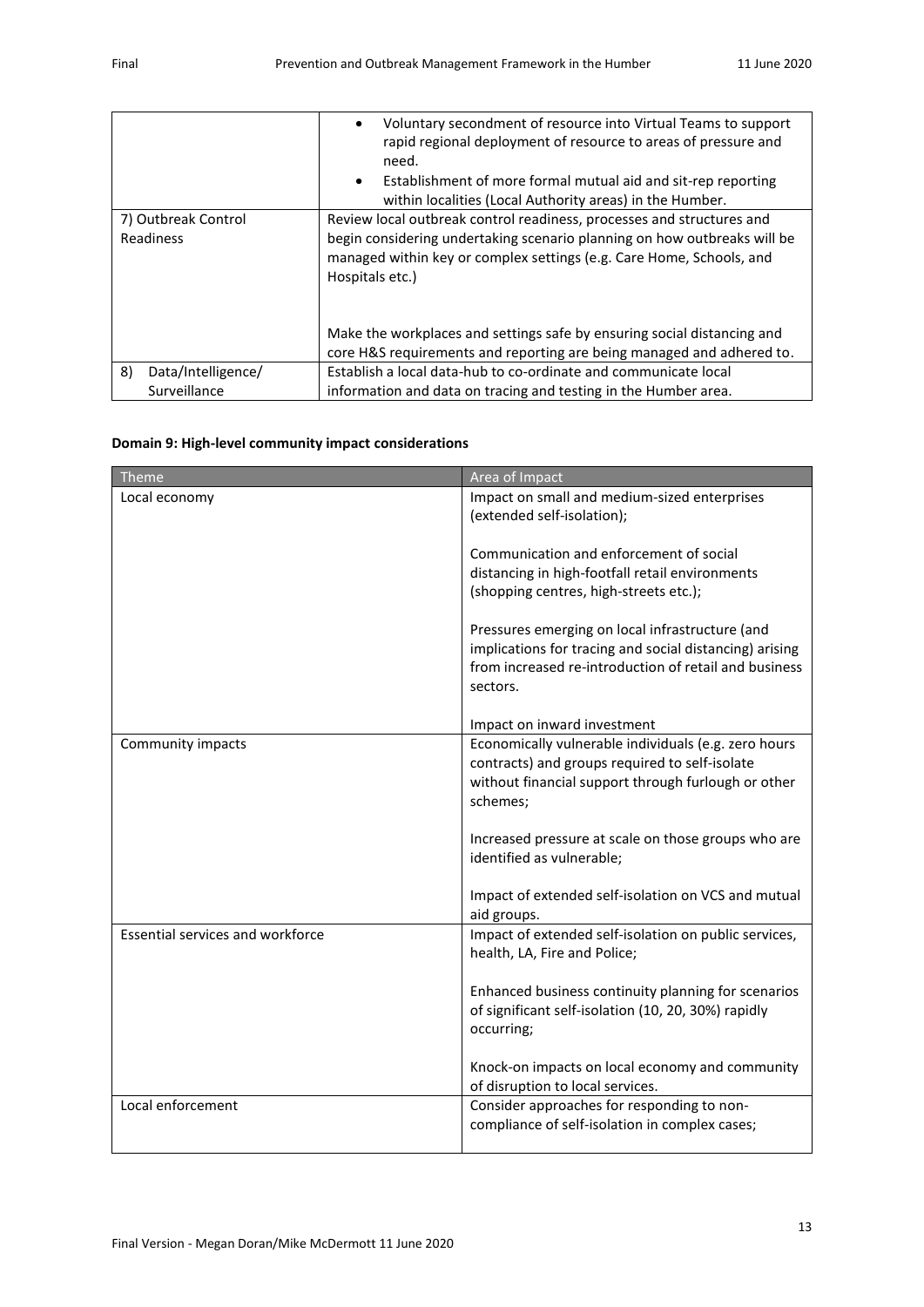|                        | Consideration of joint enforcement plans with local<br>partners (police) to plan and mitigate scenarios of<br>significant non-compliance;                                                                                                                           |
|------------------------|---------------------------------------------------------------------------------------------------------------------------------------------------------------------------------------------------------------------------------------------------------------------|
|                        | Place-based problem-solving solutions around hot-<br>spots (retail, high-streets, parks etc.)                                                                                                                                                                       |
| Workforce              | Consider existing business continuity plans and<br>prepare for scenarios where large proportions of the<br>local workforce (especially those required to deliver<br>critical face-to-face or in-office services) are<br>required to self-isolate with short-notice. |
| Cross boundary impacts | Consider school population movements and<br>business locations across Local Authority<br>boundaries.<br>Review and understand workforce commuting                                                                                                                   |
|                        | across Local Authority Boundaries.<br>Identification of hospital patient flows across<br>boundaries and the link with social care<br>requirements.                                                                                                                  |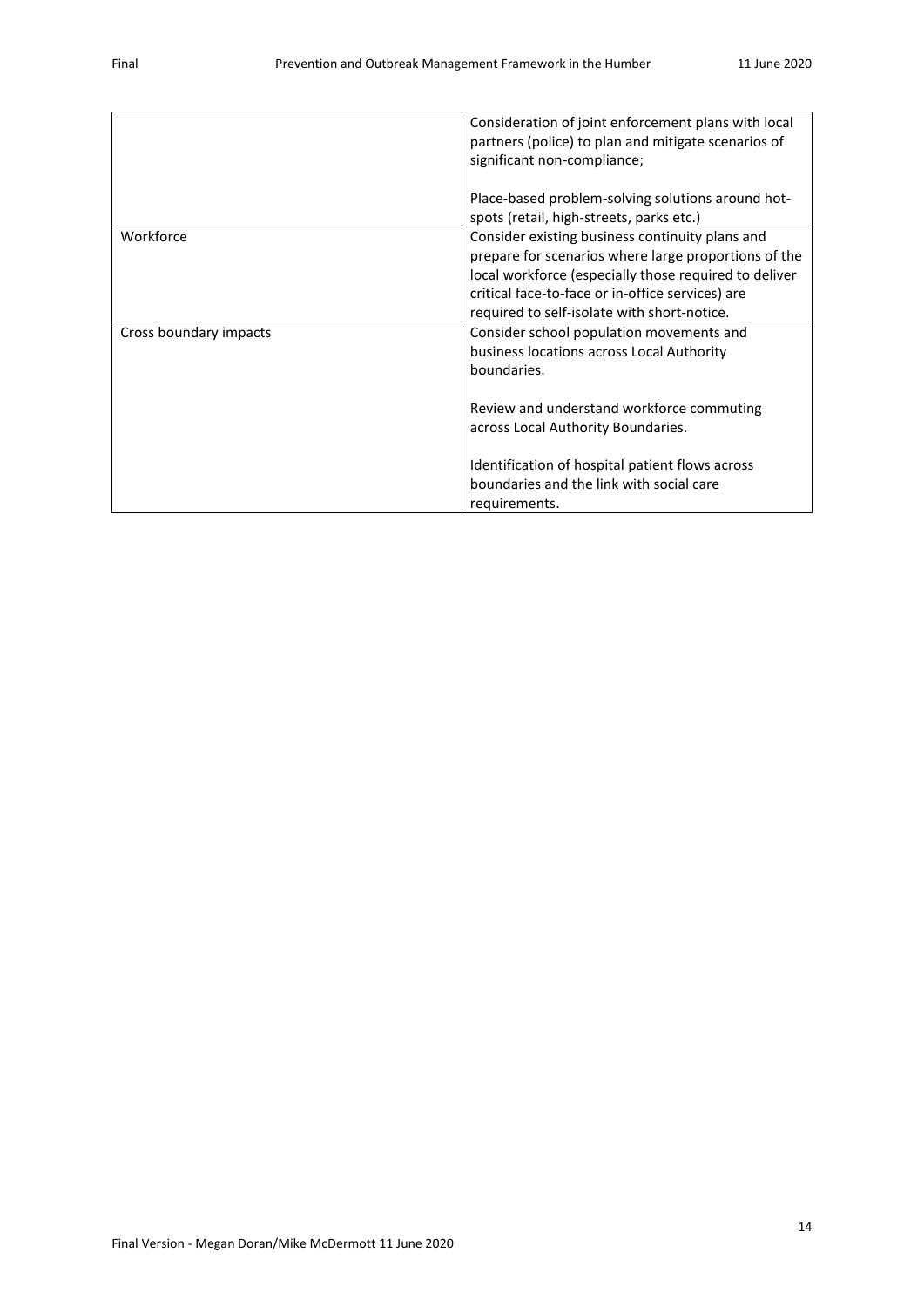### **Appendix 3 – Escalation Scenarios**

The scenarios outlined below are a flexible and proportionate approach to support outbreak management decision making, guided PHE SOPs and local circumstances. These may be superseded in the future by the 'Play Book' in development by the Joint Biosecurity Centre.

| <b>Scenario</b> | <b>Criteria to declare</b>                                                             | Management          | Criteria to end              |
|-----------------|----------------------------------------------------------------------------------------|---------------------|------------------------------|
| Small local     | Two or more confirmed cases of COVID-19                                                | Local Authority     | No confirmed cases with      |
| (Cluster)       | among individuals associated with a specific                                           | alongside PHE and   | onset dates in the last 14   |
|                 | setting with onset dates within 14 days                                                | actions as per SOPs | days                         |
|                 |                                                                                        |                     |                              |
|                 | (In the absence of available information                                               |                     |                              |
|                 | about exposure between the index case and                                              |                     |                              |
|                 | other cases)                                                                           |                     |                              |
| Local high      | Two or more confirmed cases of COVID-19                                                | Local Authority     | No confirmed cases with      |
| risk            | among individuals associated with a specific                                           | alongside PHE and   | onset dates in the last 28   |
|                 | setting with onset dates within 14 days                                                | actions as per SOPs | days in that setting (higher |
|                 |                                                                                        |                     | threshold for outbreaks      |
|                 | AND ONE OF:                                                                            |                     | compared to clusters)        |
|                 |                                                                                        |                     |                              |
|                 | Identified direct exposure between at least                                            |                     |                              |
|                 | two of the confirmed cases in that setting                                             |                     |                              |
|                 | (e.g. within 2 metres for >15 minutes)                                                 |                     |                              |
|                 | during the infectious period of the putative                                           |                     |                              |
|                 | index case                                                                             |                     |                              |
|                 | OR                                                                                     |                     |                              |
|                 |                                                                                        |                     |                              |
|                 | (when there is no sustained community                                                  |                     |                              |
|                 | transmission or equivalent JBC risk level) -                                           |                     |                              |
|                 | absence of alternative source of infection                                             |                     |                              |
|                 | outside the setting for initially identified                                           |                     |                              |
|                 | cases                                                                                  |                     |                              |
| Local           | Ten or more confirmed cases of COVID-19                                                | Local Authority     | No confirmed cases with      |
| Increasing      | among individuals associated with more                                                 | alongside PHE and   | onset dates in the last 28   |
| High risk       | than one specific setting with onset dates                                             | actions as per SOPs | days in that setting (higher |
|                 | within 14 days                                                                         |                     | threshold for outbreaks      |
|                 |                                                                                        |                     | compared to clusters)        |
|                 | OR                                                                                     |                     |                              |
|                 |                                                                                        |                     |                              |
|                 | Identification of absence of alternative                                               |                     |                              |
|                 | source of infection outside the settings for                                           |                     |                              |
|                 | initially identified cases                                                             |                     |                              |
| Local           | 50 or more confirmed cases of COVID-19                                                 | Local Authority     | No confirmed cases with      |
| Major High      | among individuals associated with a number                                             | alongside PHE and   | onset dates in the last 28   |
| Risk            | of different settings such as Schools, Care<br>Homes and NHS Premises with onset dates | actions as per SOPs | days in that setting (higher |
|                 |                                                                                        |                     | threshold for outbreaks      |
|                 | within 14 days                                                                         |                     | compared to clusters)        |
|                 | OR                                                                                     |                     |                              |
|                 |                                                                                        |                     |                              |
|                 | Identification of alternative source of                                                |                     |                              |
|                 | infection outside the settings for identified                                          |                     |                              |
|                 | cases                                                                                  |                     |                              |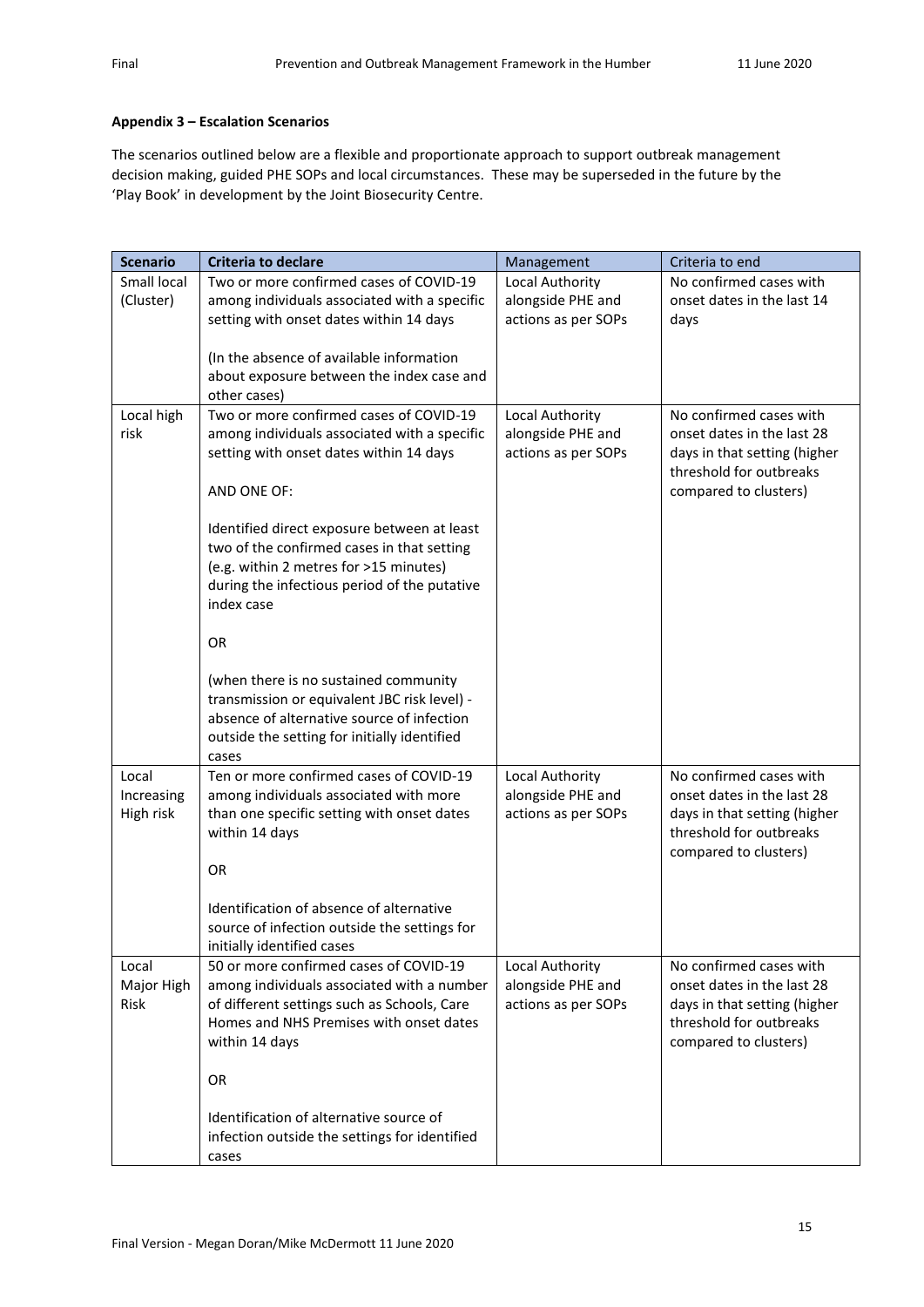| Local<br>Complex<br>Medium<br>Risk   | 100 or more confirmed cases of COVID-19<br>among individuals and small number of<br>deaths associated with a variety of settings,<br>including Schools, Care Homes, Businesses<br>and NHS Premises with onset dates within<br>14 days                                                                                                                                                          | Local Authority<br>alongside PHE and<br>actions as per SOPs                                                                                                                                                                                                                         | Reduced confirmed cases<br>with onset dates in the last<br>28 days in that setting<br>(higher threshold for<br>outbreaks compared to<br>clusters)                                                                                          |
|--------------------------------------|------------------------------------------------------------------------------------------------------------------------------------------------------------------------------------------------------------------------------------------------------------------------------------------------------------------------------------------------------------------------------------------------|-------------------------------------------------------------------------------------------------------------------------------------------------------------------------------------------------------------------------------------------------------------------------------------|--------------------------------------------------------------------------------------------------------------------------------------------------------------------------------------------------------------------------------------------|
| Local<br>Complex<br><b>High Risk</b> | 200 or more confirmed cases of COVID-19<br>among individuals and increasing number of<br>deaths associated with a variety of settings<br>with onset dates within 14 days with an<br>impact on across the 'place' area                                                                                                                                                                          | Local Authority<br>alongside PHE and<br>actions as per SOPs.<br>Potential request for<br>mutual aid to support<br>in more than one<br>'place' area.                                                                                                                                 | Reduced confirmed cases<br>with onset dates in the last<br>28 days in that setting<br>(higher threshold for<br>outbreaks compared to<br>clusters)                                                                                          |
| Major<br>incident<br>Standby         | There is an impact to the community and<br>resources across a range of locations -<br>numbers of infections have increased (10%<br>of population), increased number of deaths<br>(2%), complex contact tracing (5-10%) due<br>to exposure from positive cases.                                                                                                                                 | LRF precautionary<br>review meeting to<br>consider potential<br>rising issues:<br>Need for resources,<br>maintenance of<br>essential services for<br>community, access to<br>testing, BCP beginning<br>to be exceeded                                                               | Cases are at a level that can<br>be managed within local<br>resources and a reduced<br>number of confirmed cases<br>with onset dates in the last<br>28 days in that setting<br>(higher threshold for<br>outbreaks compared to<br>clusters) |
| Major<br>incident<br>(1)             | Whole Village, Town or City Lockdown due<br>to multiple outbreaks across a large number<br>of locations - numbers of infections have<br>increased (25% of population), high number<br>of deaths (4%), complex contact tracing<br>(15%) due to exposure from positive cases.<br>There is a significant impact to the<br>community and resources implication to the<br>responding organisations. | LRF declaration of<br>major incident as per<br>EPM due to:<br>Need for resources,<br>traffic management,<br>cordon control,<br>implementation of<br>fines, maintenance of<br>essential services for<br>community, access to<br>testing, use of legal<br>powers, military<br>support | Cases are at a level that can<br>be managed within local<br>resources and a reduced<br>number of confirmed cases<br>with onset dates in the last<br>28 days in that setting<br>(higher threshold for<br>outbreaks compared to<br>clusters) |
| Major<br>incident<br>(2)             | Outbreak in a large organisation, for<br>example, Hospital where there is sustained<br>local transmission across a community with<br>significant impacts to all local businesses<br>and the community. The significant impact<br>to the community is requiring resource<br>deployment from all responding<br>organisations.                                                                    | LRF declaration of<br>major incident as per<br>EPM due to:<br>Need for resources,<br>traffic management,<br>cordon control,<br>implementation of<br>fines, maintenance of<br>essential services for<br>community, access to<br>testing,                                             | Cases are at a level that can<br>be managed within local<br>resources and a reduced<br>number of confirmed cases<br>with onset dates in the last<br>28 days in that setting<br>(higher threshold for<br>outbreaks compared to<br>clusters) |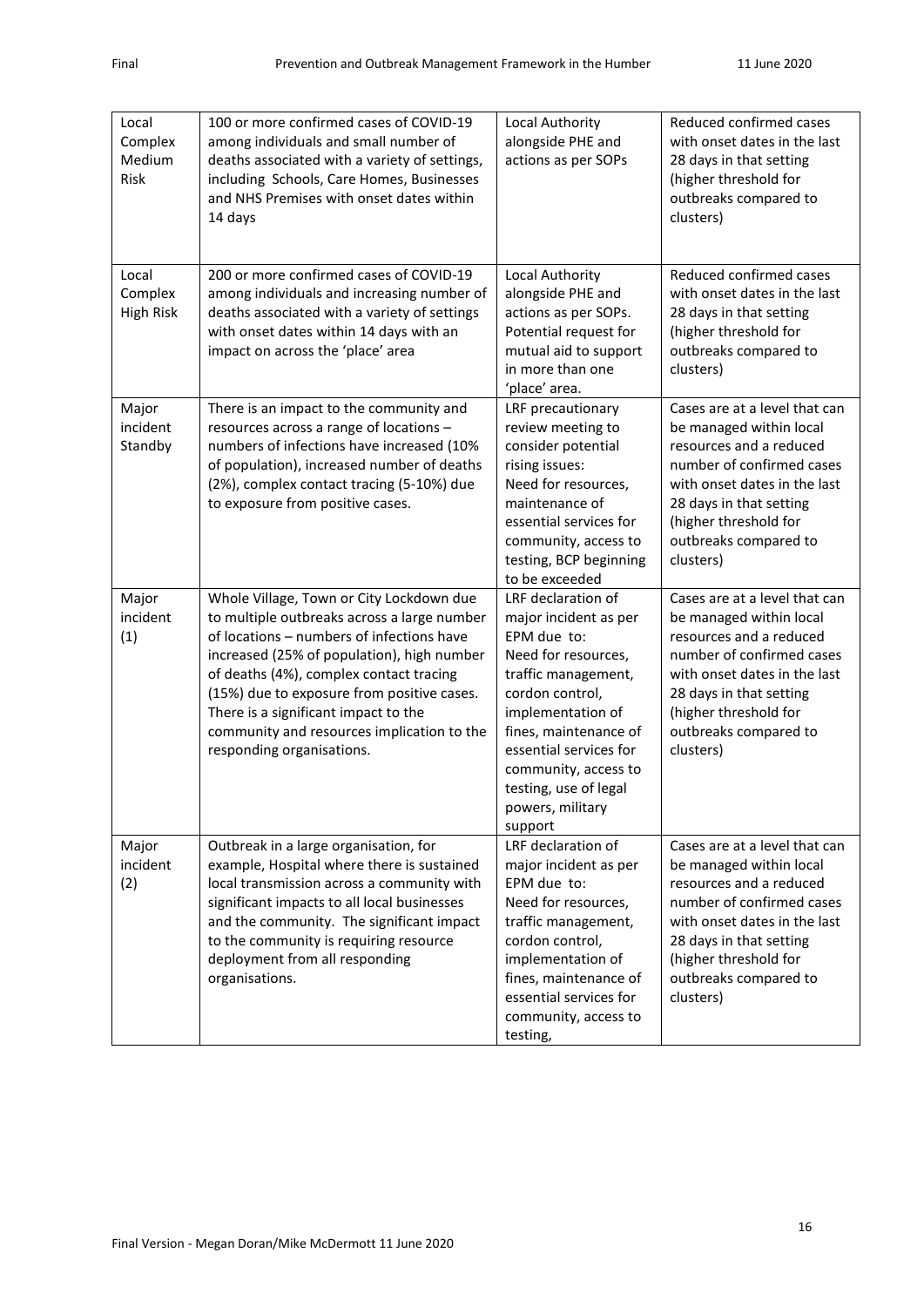# **North East Lincolnshire Council COVID-19 Outbreak Control Plan.**

## **1.0 North East Lincolnshire: The Place**

North East Lincolnshire is a unitary authority area in the ceremonial county of Lincolnshire within the Humber sub-region. It borders the unitary authority of North Lincolnshire, the non-metropolitan county of Lincolnshire and the Humber estuary. It contains the towns of Grimsby, once the biggest fishing port in England, now a big centre for food production and off shore wind energy, the resort of Cleethorpes and the town of Immingham which contains one of the largest ports in the UK. In addition it has many smaller towns and villages and extends into the Lincolnshire Wolds area of outstanding natural beauty. It is also home to a number of key COMAH sites including oil refineries and chemical industries.

The population of the North East Lincolnshire is 160,000. It is served by a co-terminous local authority and clinical commissioning group which have formed an innovative 'Union' including a joint Chief Executive and executive leadership team.

# **2.0 Local COVID-19 Epidemiology**

North East Lincolnshire has so far seen the third lowest rate of infection for COVID-19 of all top tier local authorities in England. As of the 21<sup>st</sup> June a total of 165 cases of COVID-19 have been confirmed in North East Lincolnshire residents on the Government's Coronavirus dashboard, representing a rate of 103 per 100,000 population, compared with the rate of 276 per 100,000 for the Yorkshire and Humber region and 284 per 100,000 for England.

This position has been confirmed by the much lower impact on health and social care services of COVID-19 in North East Lincolnshire. Although our local hospital was under considerable pressure with over 30 COVID-19 positive cases in the hospital at one point in early April, this situation had largely resolved by early May and today there are just two people in Diana Princess of Wales with positive COVID-19 infection. Our care homes have seen the lowest infection rate of all top tier authorities in the country with 17% having so far experienced COVID-19 outbreaks compared with 40% in England as a whole.

We have seen far fewer deaths associated with COVID-19. Office for National Statistics report that 34 residents of North East Lincolnshire have so far died with COVID-19 on the death certificate. Age was the main factor locally with over 60% of COVID-19 deaths in North East Lincolnshire occurring in people over the age of 80. We have also not experienced higher numbers of deaths in our more deprived population or in our ethnic minority population as has been reported elsewhere. Overall number of deaths that have occurred over the last three months is only slightly higher than that seen in previous years.

Despite the big fall in the number of new cases we continue to see cases being diagnosed in the borough on a regular basis so the disease has not gone away. Based on numbers of cases being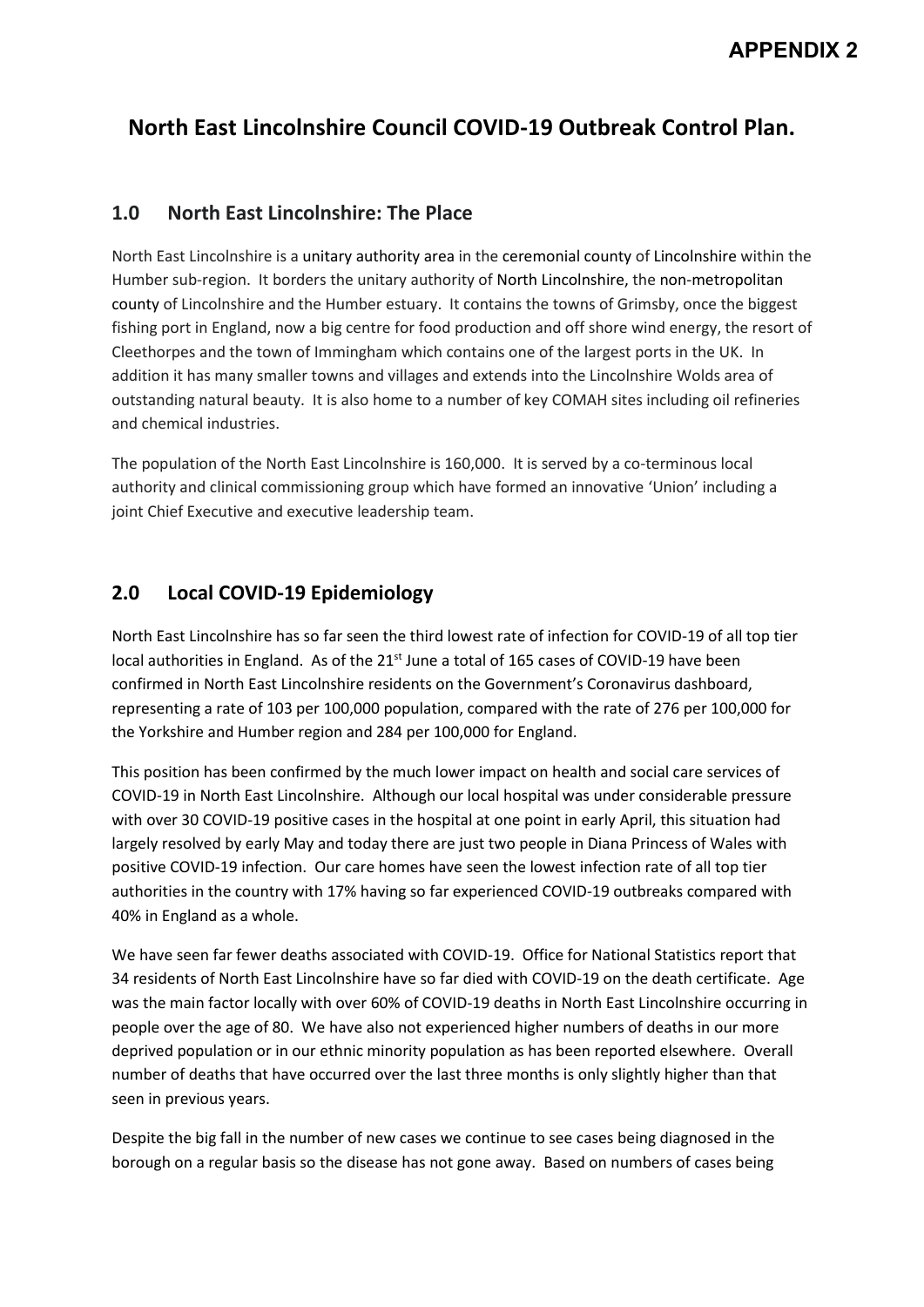confirmed through Pillar 1 and Pillar 2 testing since the beginning of June we estimate that between 4 and 8 new cases of COVID-19 are occurring in our population each day.

## **2.1 The Risks**

North East Lincolnshire's relatively positive position to date with COVID-19 must not encourage complacency. There have been other parts of the UK with similar social and geographical circumstances to North East Lincolnshire that have experienced much higher numbers of COVID-19 in their population and if the virus was to gain a significant foothold in our population we could see extensive spread in a short time. The following risks are particularly relevant:

- Low infection rate to date in NEL means that the vast majority of our population (almost certainly >90%) have not been exposed to COVID-19 and will therefore have little or no immunity
- The gradual lifting of lockdown is seeing ever increasing numbers of visitors from other areas with higher COVID-19 infection rates into the Borough, especially the resort. For instance parts of the East Midlands and South Yorkshire currently have amongst the highest incidence of new infections in the country and they are one of the main sources of visitors to Cleethorpes. Equally, some of our population travel out of the borough into areas with higher infection rates for leisure, work or education.
- As indoor businesses, in particular those associated with the leisure and hospitality industry, begin to reopen and more people return to the work environment there is a heightened risk of COVID-19 spread
- Complacency may encourage a view that the infection is no longer a risk and people fail to abide by hygiene and social distancing principles
- Respiratory viruses such as COVID-19 are typically much more prevalent in Autumn/ winter conditions. There is therefore a risk that a significant spike or second peak may occur from September onwards and co-occur in flu season when the health and care system usually sees significantly increased demand.

## **3.0 Outbreak Control Plan**

All top tier local authorities are required to produce an Outbreak Control Plan for their place setting out the approach for prevention and management of COVID-19 outbreaks going forwards. This will form a significant element of the Government strategy to enable a return to normality over the coming months. The plans are designed to clarify how local government works with the NHS Test and Trace service, so that the whole local system is geared up to contain the virus. There are three important elements of governance: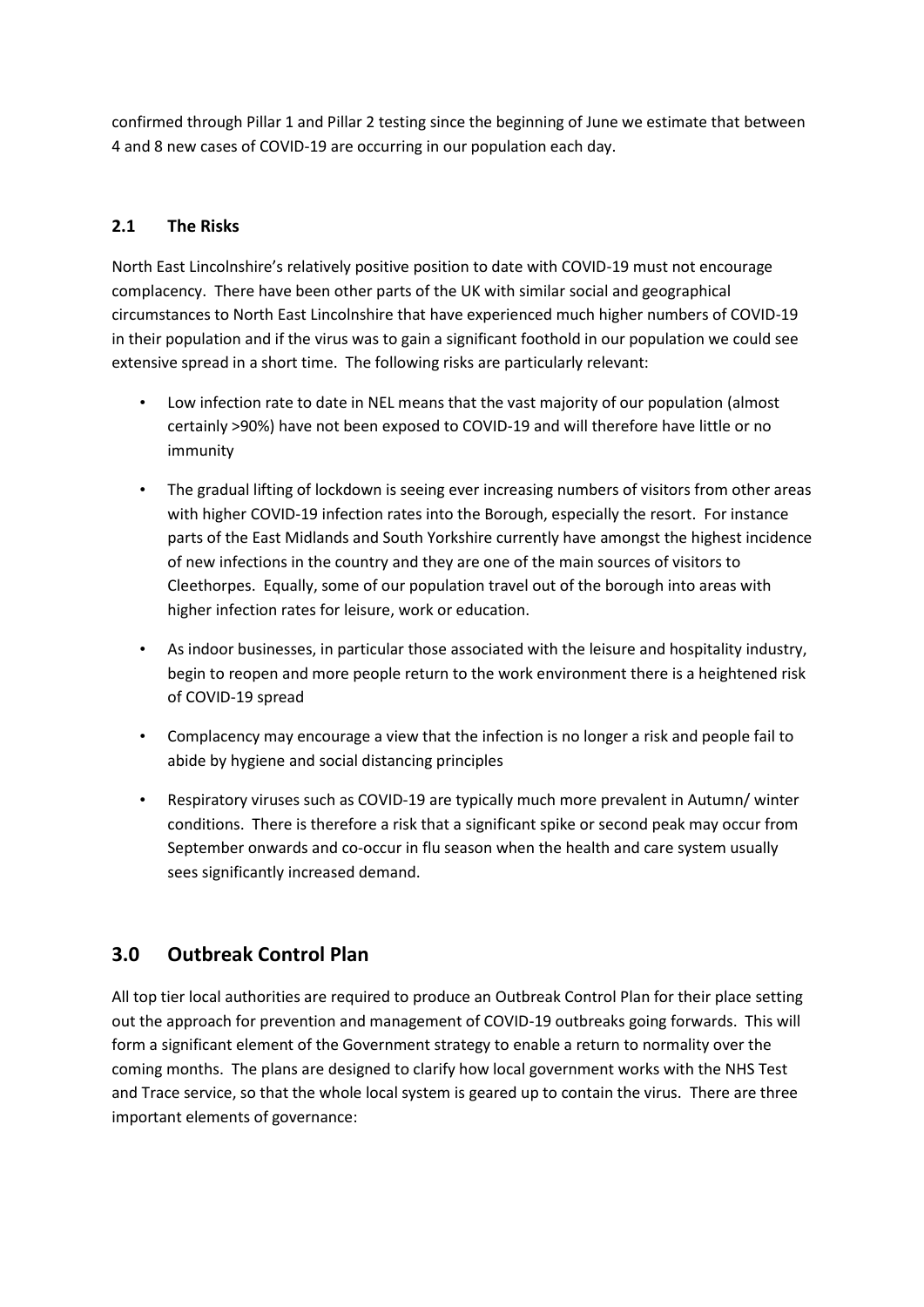- Leading the public health response locally at an Upper Tier LA level through Directors of Public Health and Health Protection Boards, working closely with Public Health England. Directors of Public Health (DsPH) will be responsible for producing the plans.
- Managing the deployment of broader resources and local testing capacity to swiftly test local people in the event of an outbreak and liaising with the Joint Biosecurity Centre.
- Providing political oversight of the local delivery of plans, and communicating and engaging with residents and communities through a member-led Board. This can be a new or existing forum such as a Health and Wellbeing Board or COVID-19 Recovery Board.

## **3.0.1 Humber Strategic Approach**

Ever since the threat from COVID-19 was recognised early in the new year the four directors of public health across the Humber have been working together to ensure a collaborative response to COVID-19 along with colleagues in Public Health England, NHS England, the Humber Coast and Vale Integrated Care System, the Recovery Oversight Group of Local Authority Chief Executives and senior officers of organisations within the Humber Local Resilience Forum. This has ensured that a joined up approach has been pursued and we have been able to share resources to ensure that an effective and, when necessary, 24 hour response, 7 days week service has been available.

The **COVID-19 Prevention and Outbreak Management Framework in the Humber** sets out the overall approach that is being taken to outbreak management across the Humber building on our longstanding approach to general outbreak management. This has identified a number of requirements within the Outbreak Control Plan guidance that are better arranged on a Humber level. This includes

- Governance through a director of public health led Health Protection Board
- The management of intelligence and data flow with the Biosecurity Centre, PHE Health Protection Team and the Contact Tracing Advisory Service
- Access to and timely availability of testing to individuals and the initiation of mobile testing in the event of large outbreaks/sharp increase in the infection rate
- High risk settings common to all four areas, e.g. Ports.

The directors of public health have also agreed that in addition to the overall framework each local authority will produce an additional place plan setting out how it will deliver against the seven themes that have been stipulated. This document represents the place-based Outbreak Control Plan for North East Lincolnshire Council.

Government guidance has indicated that the COVID-19 Outbreak Control Plans should cover the following seven themes:

• **Care homes and schools**- planning for local outbreaks in care homes and schools (e.g. defining monitoring arrangements, potential scenarios and planning the required response)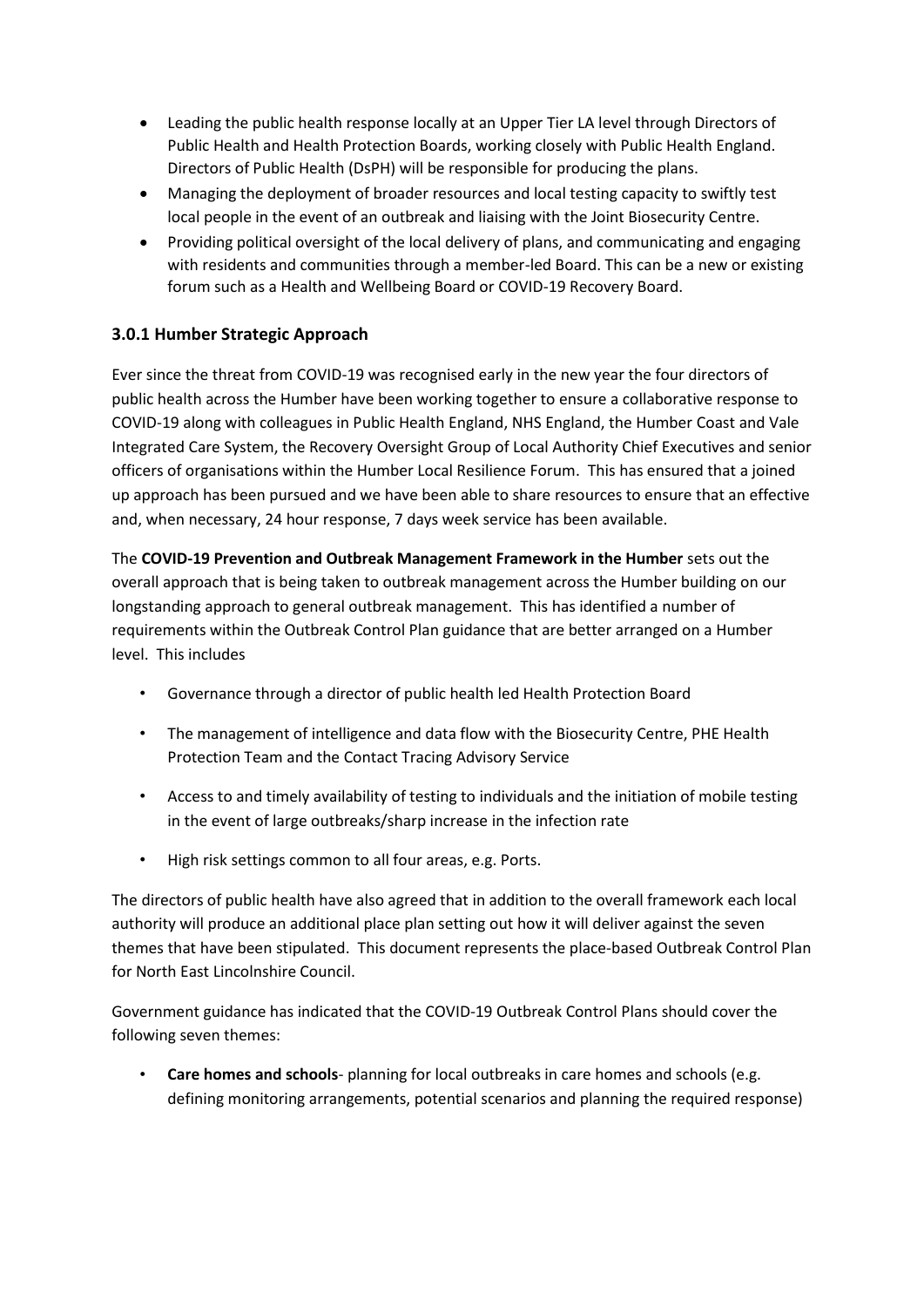- **High risk places, locations and communities** identifying and planning how to manage high risk places, locations and communities of interest (e.g. defining preventative measures and outbreak management strategies)
- **Local testing capacity** identifying methods for local testing to ensure a swift response that is accessible to the entire population (e.g. defining how to prioritise and manage deployment, examples may include NHS, pop-up etc)
- **Contact tracing in complex settings** assessing local and regional contact tracing capability in complex settings (e.g. identifying specific local complex communities, developing assumptions to estimate demand and options to scale capacity)
- **Data integration** integrating national and local data and scenario planning through the Joint Biosecurity Centre Playbook (e.g., data management planning, including data security, NHS data linkages)
- **Vulnerable people** supporting vulnerable local people to get help to self-isolate (e.g. facilitating NHS and local support, identifying relevant community groups etc) and ensuring services meet the needs of diverse communities
- **Local Boards** establishing governance structures led by existing Covid-19 Health Protection Boards in conjunction with local NHS and supported by existing Gold command forums and a new member-led Board to communicate with the general public.

Our approach in North East Lincolnshire will be described in the following section.

# **3.1 Care homes and Schools**

Care homes and schools are settings that are particularly vulnerable to COVID-19 outbreaks. They are predominantly indoor settings where significant numbers of people spend many hours in close proximity to others and where maintaining social distancing at all times can be almost impossible to maintain. They also include people who will come and go from their home environments on a daily basis and who may unknowingly bring in the virus in to the setting.

Care home residents in particular are amongst the most vulnerable to COVID-19 infection and require particular protection from the virus. They often require ongoing medical and nursing care and frequently have conditions which mean that exposure to COVID-19 is likely to cause more serious illness, frequently requiring hospitalisation.

School children are usually more resilient to COVID-19 infection but some children do become seriously ill and there are concerns that when outbreaks occur they may spread into families and into the community leading to much larger outbreaks.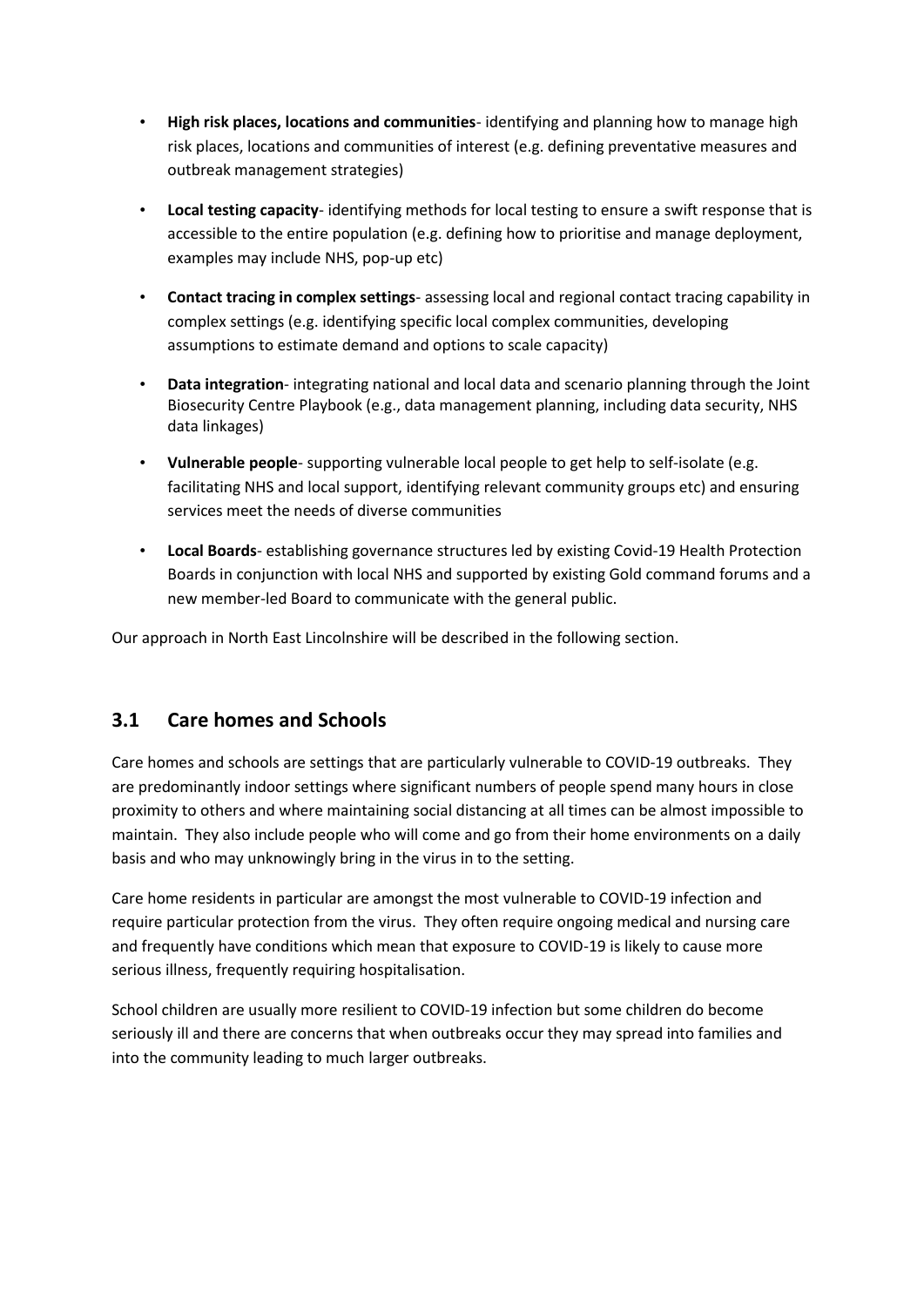## **3.1.1 Humber Strategic Approach:**

Outbreak management and support will be led by Public Health England and the Local Authority through agreed Standard Operating Procedures (SOPs). Preventative and reactive outbreak management capacity is supported by the Local Authority Adult Social Care, Public Health and the local Infection Prevention and Control team and Community Health Services. Planning includes early warning systems with complexity triggers for escalation.

## **3.1.2 North East Lincolnshire Operational Arrangements and Actions**

Extensive work has been underway since the beginning of the COVID-19 pandemic to support care homes and schools in the prevention of COVID-19 in their settings and in planning for management of outbreaks.

| <b>Priority/Action</b>                                             | Lead      | <b>Status</b>    |
|--------------------------------------------------------------------|-----------|------------------|
| Covid-19 tracker dashboard for care homes to be introduced         | BB/MR/GB  | Implemented      |
| Produce and agree Standard Operational Procedure for managing      | BB/GB     | July 20          |
| outbreaks in North East Lincolnshire care homes                    |           |                  |
| Produce and agree Standard Operational Procedure for managing      | BB/GB     | July 20          |
| outbreaks in North East Lincolnshire domiciliary care              |           |                  |
| Prevention based support programme to care homes including         | <b>BB</b> | Implemented      |
| advice on risk assessment and mitigation                           |           |                  |
| Weekly webinar with all provider care homes providing direct       | BB        | Implemented      |
| support and advice including public health and nurse quality       |           |                  |
| support and advice                                                 |           |                  |
| All nursing homes to be been prioritised for Testing with all care | GB/BB/LC  | July 20          |
| homes to be tested by July 2020                                    |           |                  |
| Care homes to be visited by nurse quality and advised on COVID-    | JHa       | Implemented      |
| 19 infection prevention and control                                |           |                  |
| Residents of care homes who show symptoms of COVID-19 to be        | <b>LR</b> | Implemented      |
| tested quickly through community testing hub with results usually  |           |                  |
| available within 24 hours                                          |           |                  |
| Community Urgent Care Team contact every care home daily to        | JHa       | <b>July 2020</b> |
| offer nursing advice to the care home and obtain understanding     |           |                  |
| of the following:                                                  |           |                  |
| care/wellbeing of the residents including access to<br>$\circ$     |           |                  |
| COVID-19 testing;                                                  |           |                  |
| workforce - safe staffing, staff wellbeing and<br>$\circ$          |           |                  |
| signposting to relevant training;                                  |           |                  |
| equipment and resource;<br>$\circ$                                 |           |                  |
| Infection prevention and control<br>$\circ$                        |           |                  |
| Individual Patient Support (delivered by Community Nursing         | JHa       | <b>July 2020</b> |
| Team affiliated with the residents GP practice):                   |           |                  |
| Face to face post discharge nursing/AHP review (for                |           |                  |
| covid+/suspected covid+ patients).                                 |           |                  |
| Nurses contribute to a weekly MDT for vulnerable                   |           |                  |
| residents                                                          |           |                  |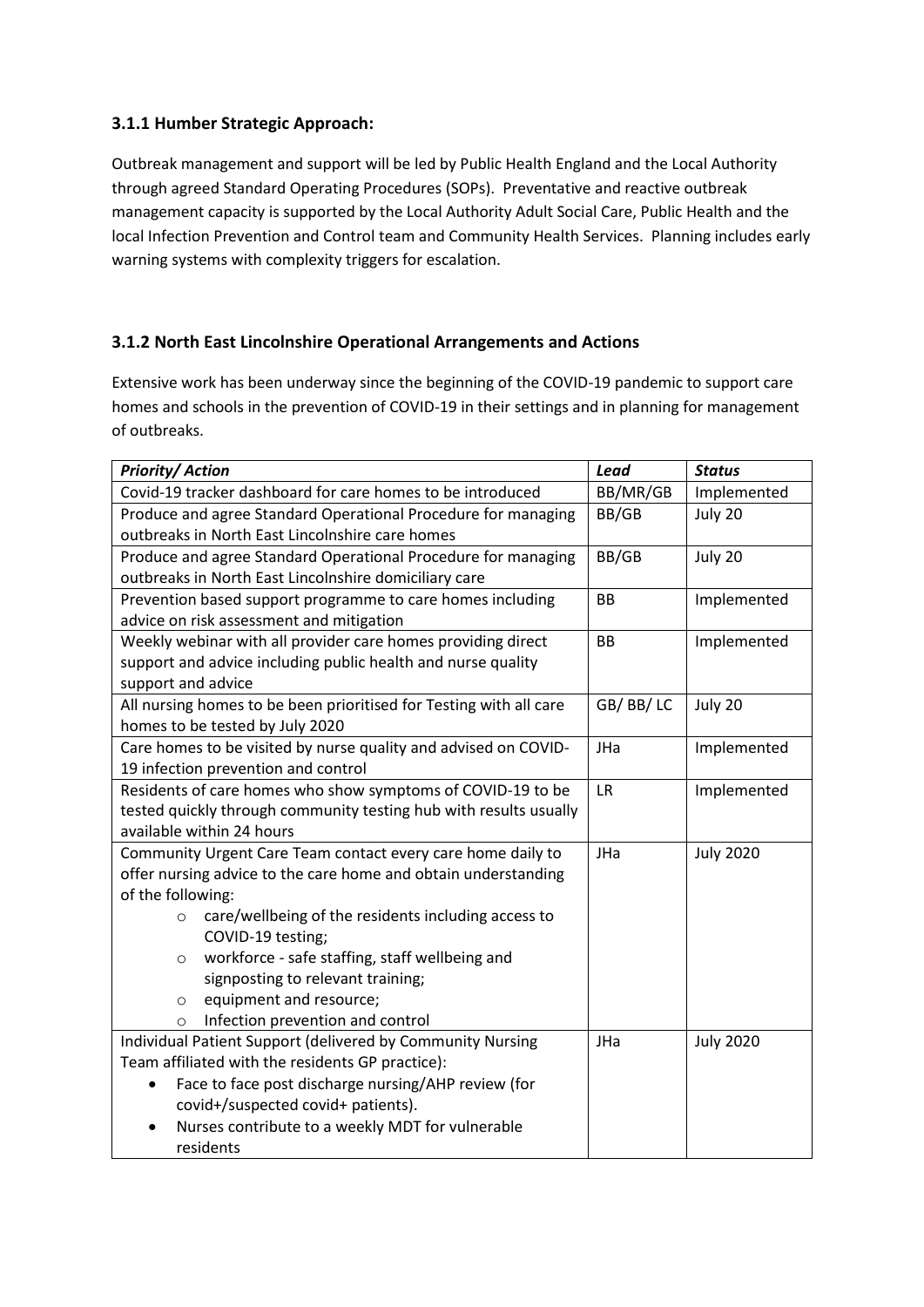| Monitoring of covid+/suspected covid+ patients when<br>$\bullet$  |          |             |
|-------------------------------------------------------------------|----------|-------------|
| concern that the resident is not getting better                   |          |             |
| Daily correspondence from Director of Children's Services to all  | SJa      | Implemented |
| schools providing updated information and guidance                |          |             |
| Domiciliary, residential and supported living providers receive a | BB/NM    | Implemented |
| weekly bulletin with updated/ useful information and guidance     |          |             |
| related to COVID-19                                               |          |             |
| Produce and agree Standard Operational Procedure for managing     | SJA/DH   | July 20     |
| outbreaks in North East Lincolnshire schools (inc. child care     |          |             |
| settings)                                                         |          |             |
| School liaison officers in regular contact with every school to   | SJa      | Implemented |
| ensure early warning of potential COVID-19 related issue          |          |             |
| School nurse cohort identified and trained for outbreak surge     | KG/DH/GB | August 20   |
| capacity in school settings                                       |          |             |
| COVID-19 tracker dashboard for schools to be introduced           | SJ/DH    | July 20     |
| Undertake scenario planning identifying likely scenarios for      | GB/DH/BB | July 20     |
| outbreaks in care homes and schools, the best approach for data   |          |             |
| collection and the numbers of people required to assist in        |          |             |
| outbreak management                                               |          |             |

# **3.2 High risk Places, Locations and Communities**

COVID-19 is a highly contagious virus than can spread easily in certain settings, populations and environments. We have created a matrix that sets out the settings, populations and environments in North East Lincolnshire which we believe to be particularly high risk for COVID-19. Indoor settings where it can be difficult to maintain social distance are considered particularly high risk. The presence of shared living spaces or sleeping areas, non-compliant population groups, the presence of alcohol and drugs and the inability to implement rigorous cleaning regimes can all increase the risk.

In addition as has become clear from national epidemiological studies that have been undertaken on the impact of COVID-19 to date, certain groups and ethnicities have suffered disproportionately in terms of risk of serious illness and death from COVID-19. These include people from Bangladeshi backgrounds who have double the mortality rate seen amongst white people. Chinese, Indian, Pakistani, other Asian, Caribbean and black backgrounds also have significantly elevated risk of death from COVID-19. People living in deprived parts of the country and people working in certain occupations such as social care workers, bus and taxi drivers and shop workers also have significantly elevated mortality. Homeless people and rough sleepers are also believed to be at heightened risk from COVID-19 infection and outbreaks are a high risk in these populations.

We have so far identified the following sorts of places, locations and communities in North East Lincolnshire as being potentially high risk: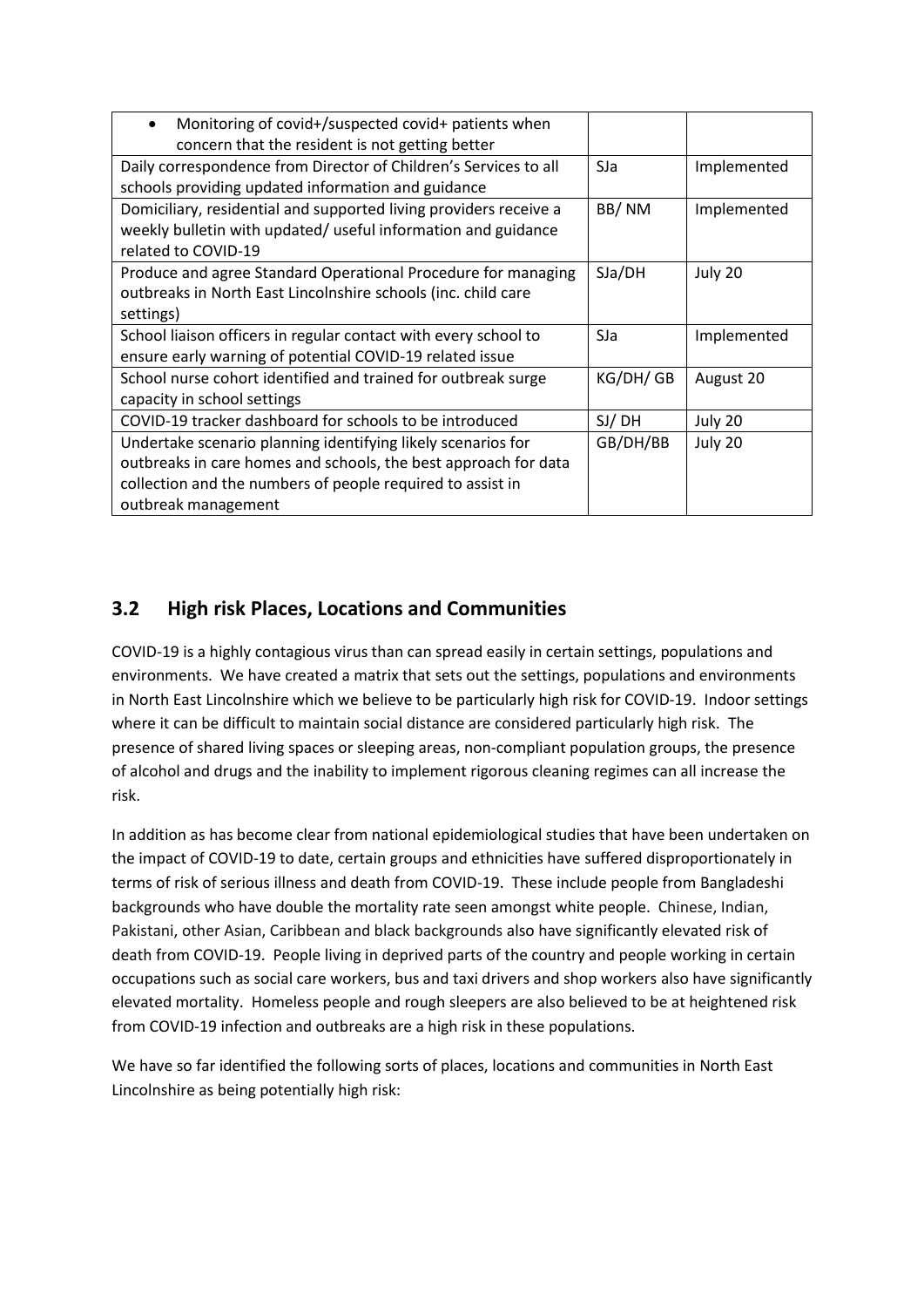| Resort of Cleethorpes, e.g. Thorpe Park                    | Workplaces (esp. those where it is difficult<br>to maintain social distance) |
|------------------------------------------------------------|------------------------------------------------------------------------------|
| Childcare settings                                         | Shopping centres, markets, e.g. Freshney<br>Place                            |
| Further and higher educational settings,<br>e.g. GIFHE     | Tourism & entertainment centres, e.g.<br>arcades                             |
| Healthcare settings, e.g. DPoW, Harrison<br>House (Navigo) | Pubs, hotels and restaurants                                                 |
| Vulnerable Populations, e.g. homeless,<br>carers           | Leisure centres, libraries and faith based<br>settings                       |
| Housing related, e.g HMOs, supported<br>housing            | COMAH sites/ critical infrastructure                                         |
| Public transport, e.g. buses, railway<br>stations          | Events                                                                       |

## **3.2.1 Humber Strategic Approach**

Localities will lead within their areas the identification of high risk places, locations and communities and subsequent preventative measures under the direction of the locality Director of Public Health (DPH). Outbreak management will be a joint approach between Local Authority and system partners including local businesses and the Port Health Authority in-line with regionally agreed SOPs with PHE. There will be a number of strategically high risk areas across the Humber including Ports, critical infrastructure businesses, public and rail transport and COMAH sites. Outbreak management will be coordinated through joint Humber arrangements for these locations.

## **3.2.2 North East Lincolnshire Operational Arrangements and Actions**

We have engaged in managers across different organisations to identify the high risk places, locations and communities and plan the ongoing interventions that will be implemented in these settings in order to prevent COVID-19 outbreaks and to respond effectively if and when outbreaks occur. Leads have been identified and these leads will be part of the weekly outbreak control steering group.

| <b>Priority/Action</b>                                          | Lead | <b>Status</b> |
|-----------------------------------------------------------------|------|---------------|
| Develop a risk matrix to quantitatively assess the risk of      | GB   | June 20       |
| different settings against the key risk criteria, thus enabling |      |               |
| prioritisation of different settings for intervention           |      |               |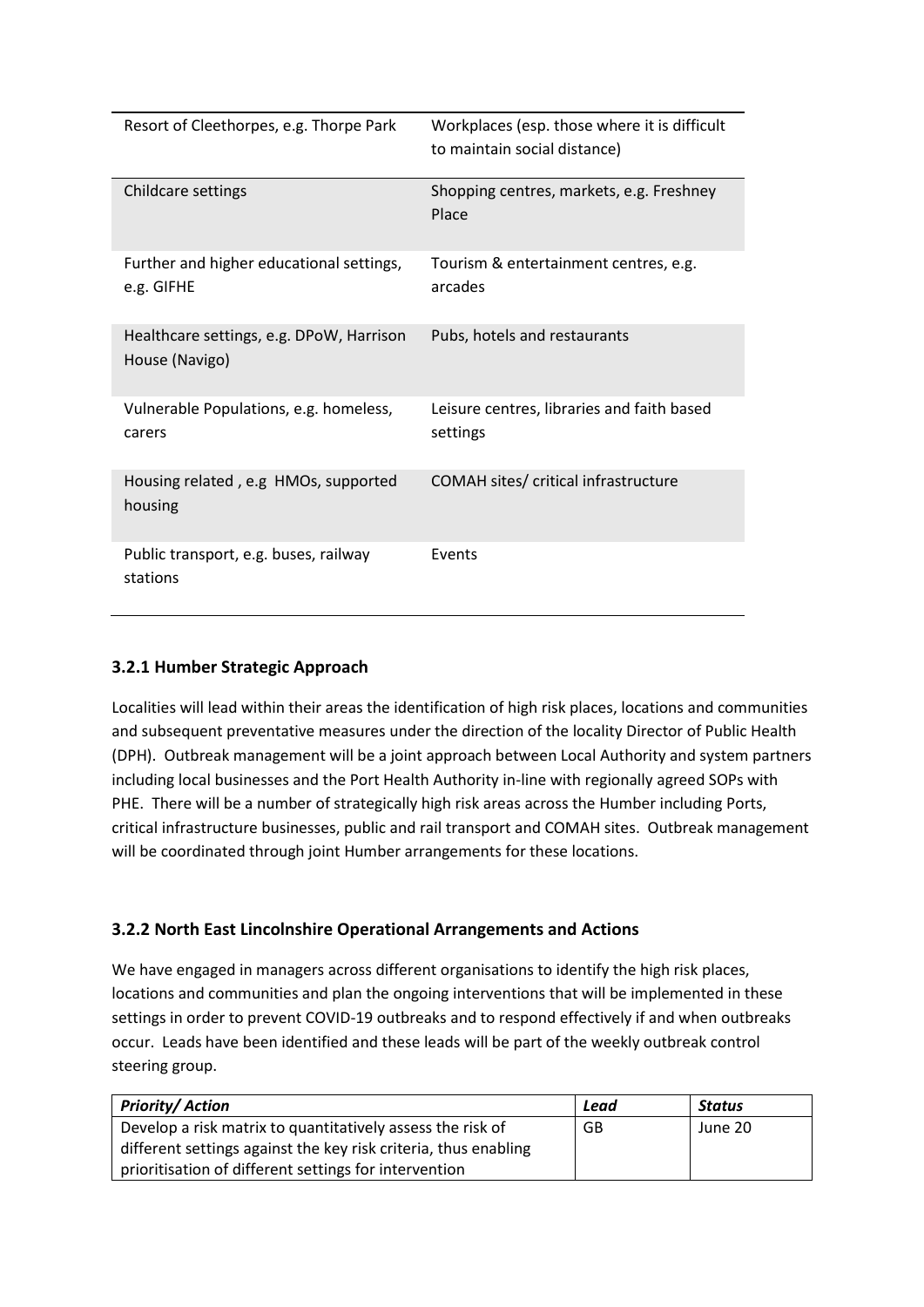| Based on the above determine which businesses need to be                                                               | CBo         | July 20   |
|------------------------------------------------------------------------------------------------------------------------|-------------|-----------|
| proactively contacted and indicate timescales                                                                          |             |           |
| Based on the above determine which healthcare settings need<br>to be proactively contacted and indicate timescales     | LC          | July 20   |
| Based on the above determine which housing related settings                                                            | MN          | July 20   |
| need to be proactively contacted and indicate timescales                                                               |             |           |
| Based on the above determine the best approach for engaging                                                            | CBa/HI      | July 20   |
| with our vulnerable populations                                                                                        |             |           |
| Produce and agree Standard Operational Procedure for                                                                   | GB/CBo      | July 20   |
| managing outbreaks in North East Lincolnshire workplaces                                                               |             |           |
| Produce and agree Standard Operational Procedure for                                                                   | GB/KN       | July 20   |
| managing outbreaks in North East Lincolnshire (under-served                                                            |             |           |
| groups)                                                                                                                |             |           |
| Produce and agree Standard Operational Procedure for                                                                   | CBa/MN      | July 20   |
| managing outbreaks in North East Lincolnshire (vulnerable                                                              |             |           |
| populations within residential settings)                                                                               |             |           |
| Ensure that homeless people provided with temporary                                                                    | <b>MN</b>   | July 20   |
| accommodation during the COVID-19 emergency do not return                                                              |             |           |
| to the streets after June 30 <sup>th</sup> when current arrangements end.                                              |             |           |
| Secure rooms in shared houses for all of these individuals and                                                         |             |           |
| set up provision and then floating support.                                                                            |             |           |
| Undertake regular contacts with workplaces, businesses,                                                                | CBo/LCP/MN  | July 20   |
| healthcare and housing settings and vulnerable populations                                                             |             | onwards   |
| identified as high risk to provide advice and support, ensure                                                          |             |           |
| compliance with guidance and obtain early warning of potential<br>COVID-19 related issues through situation reporting. |             |           |
| Agree an approach to monitoring outbreak risk in key                                                                   | GB/MM/EE/JL | July 20   |
| healthcare settings within the Borough including Diana Princess                                                        |             |           |
| of Wales Hospital, primary care centres and Navigo centres, e.g.                                                       |             |           |
| <b>Harrison House</b>                                                                                                  |             |           |
| Identify lead individuals from within the place based                                                                  | SP/GB/DH    | June 20   |
| partnership to coordinate response in each high risk setting/                                                          |             |           |
| population. These individuals will also be part of the Outbreak                                                        |             |           |
| <b>Management Group</b>                                                                                                |             |           |
| Engage with the voluntary sector and recruit to a number of                                                            | CBo/GB/HI   | August 20 |
| roles that will support engagement, enforcement and                                                                    |             |           |
| promotional activities in relation to COVID-19 who will also                                                           |             |           |
| receive training in contact tracing techniques to provide surge                                                        |             |           |
| capacity in the event of outbreaks in high risk settings                                                               |             |           |
| Community and voluntary sector engagement to support                                                                   | HI/IL       | Ongoing   |
| compliance and soft intelligence                                                                                       |             |           |
| Produce ongoing communications/ social marketing                                                                       | IL/GB       | Ongoing   |
| campaign(s) to engage with high risk settings on the prevention                                                        |             |           |
| of COVID-19 (joined up with wider Humber approach), as well                                                            |             |           |
| as continuing to focus on communications and information for                                                           |             |           |
| the wider public about the pandemic and actions being taken to                                                         |             |           |
| combat it                                                                                                              |             |           |
| Ensure surveillance can quickly identify potential outbreaks that                                                      | GB/Humber/  | July 20   |
| may be linked to specific places, locations or communities                                                             | PHE         |           |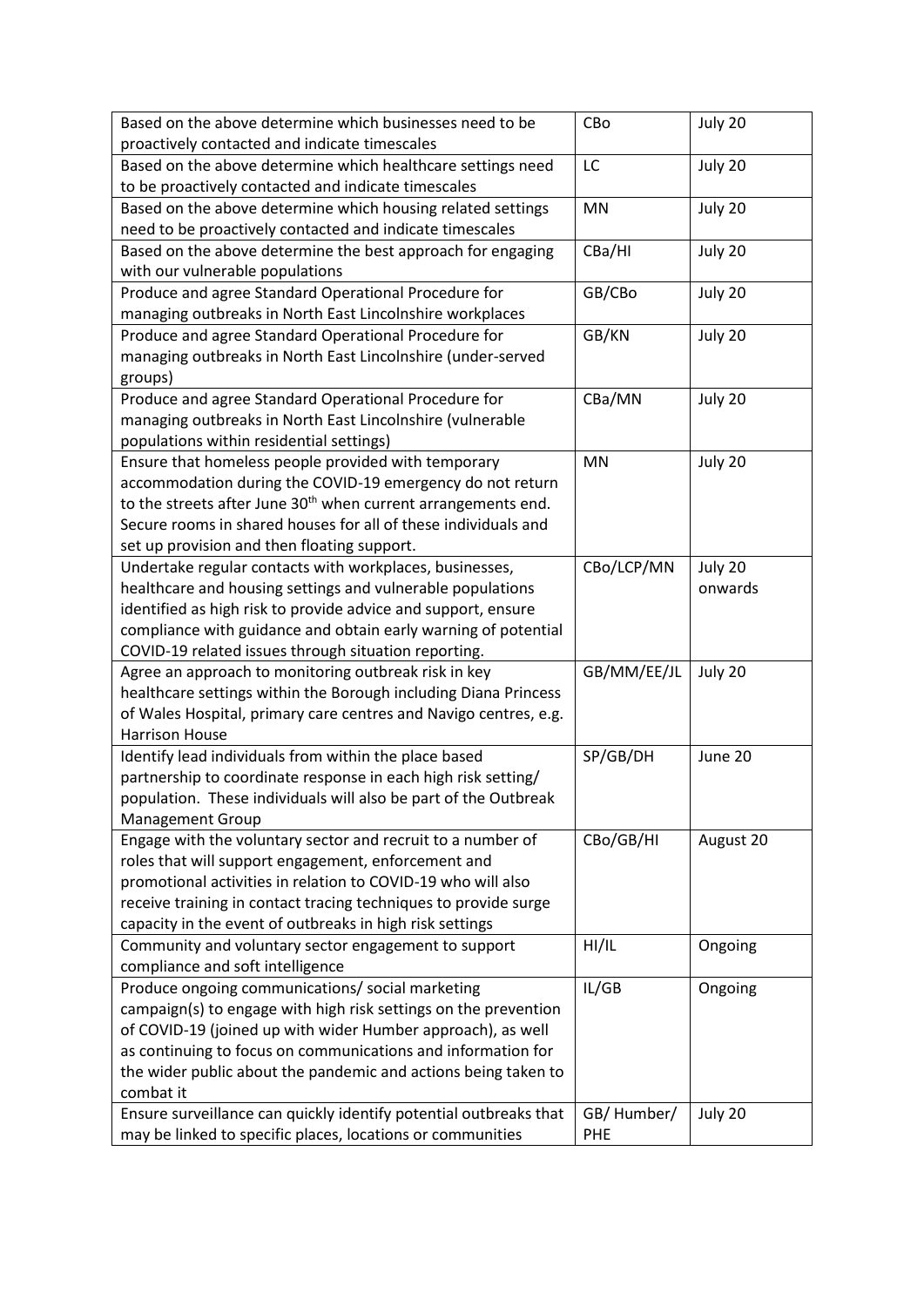| Implement weekly outbreak management group to ensure         | <b>SP</b> | July 20 |
|--------------------------------------------------------------|-----------|---------|
| preventative approach across settings with rapid action to   |           |         |
| double down on outbreaks if and when they occur              |           |         |
| Undertake an equality based impact assessment to assess and  | GB/DH     | Sept 20 |
| monitor the broad impact of COVID-19 on different population |           |         |
| groups in North East Lincolnshire                            |           |         |

# **3.3 Local Testing Capacity**

Ensuring easy access to testing for COVID-19 with rapid turnaround of results is critical to enable quick diagnosis of cases and ensure that contacts can be quickly identified and advised to selfisolate. Delay in testing can expose more people to risk and may mean that people who are not exposed are required to self-isolate for longer than necessary. An enormous amount of work across the Humber and within North East Lincolnshire has gone in to ensuring that testing is widely available and accessible in our area. The initial focus has been on ensuring access to diagnostic testing for people who have current symptoms of COVID-19. We are now extending access to antibody testing, initially focused on healthcare workers. This will identify whether people have previously been exposed to the virus, perhaps unknowingly, and have developed antibodies which are likely to ensure they have some immunity to the virus.

## **3.3.1 Humber Strategic Approach**

There will be a Humber level shared response to include flexibility in swab testing and laboratory capacity. It will include flexible use of Regional Testing Centre capacity and oversight of mobile testing units and obtaining agreement with PHE on outbreak management and rapid response for care homes and other care settings. Coordination of this activity will be via the Humber Test, Trace and Isolate Assurance Group.

## **3.3.2 North East Lincolnshire Operational Arrangements and Actions**

The approach to testing in North East Lincolnshire is part of the overall Humber approach shown in the table overleaf. Specifically within North East Lincolnshire tests are available to healthcare staff and some key workers through a local drive through service in Grimsby. Swabbing is completed by Northern Lincolnshire and Goole NHS Trust community nurses, with the administration of referrals and results being completed by Care Plus Group (CPG) via the NEL Covid-19 Community Hub (CHUB). An outbreak testing service is also provided by CPG to care and residential homes enabling rapid testing to take place with results collated by the CHUB for local intelligence and allowing a single point of contact for all test results and referrals. This has helped to prevent extensive outbreaks from occurring in our care homes. A mobile testing unit provided through Pillar 2 usually attends a venue in Grimsby on a weekly basis and additional support will be requested in the event of a significant outbreak. The majority of COVID-19 testing is now provided through Pillar 2 Testing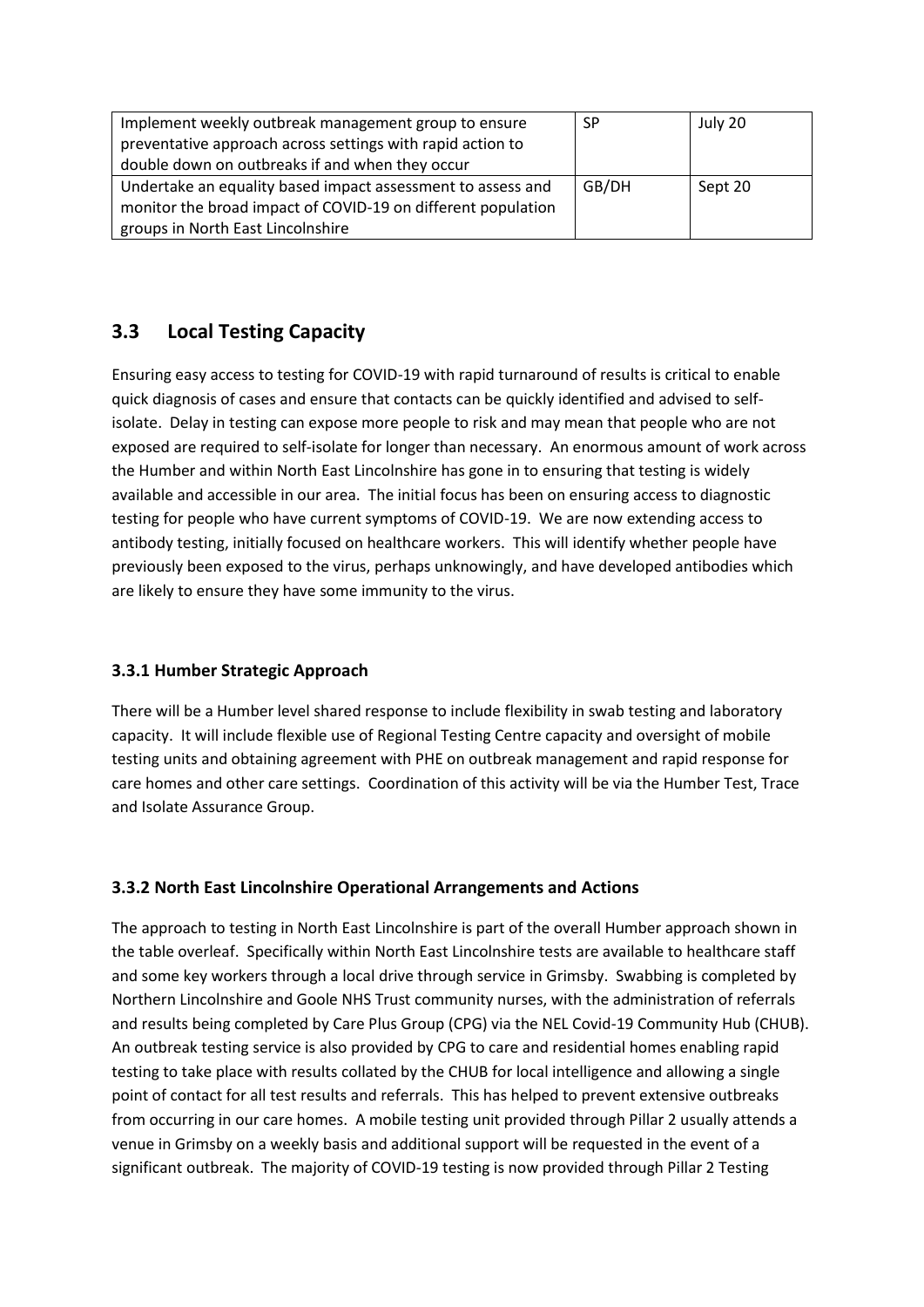which is as described in the table overleaf. Since the commencement of the outbreak we have operated a weekly telephone call for key managers across the place to engage and discuss issues relating to extending access to COVID-19 testing.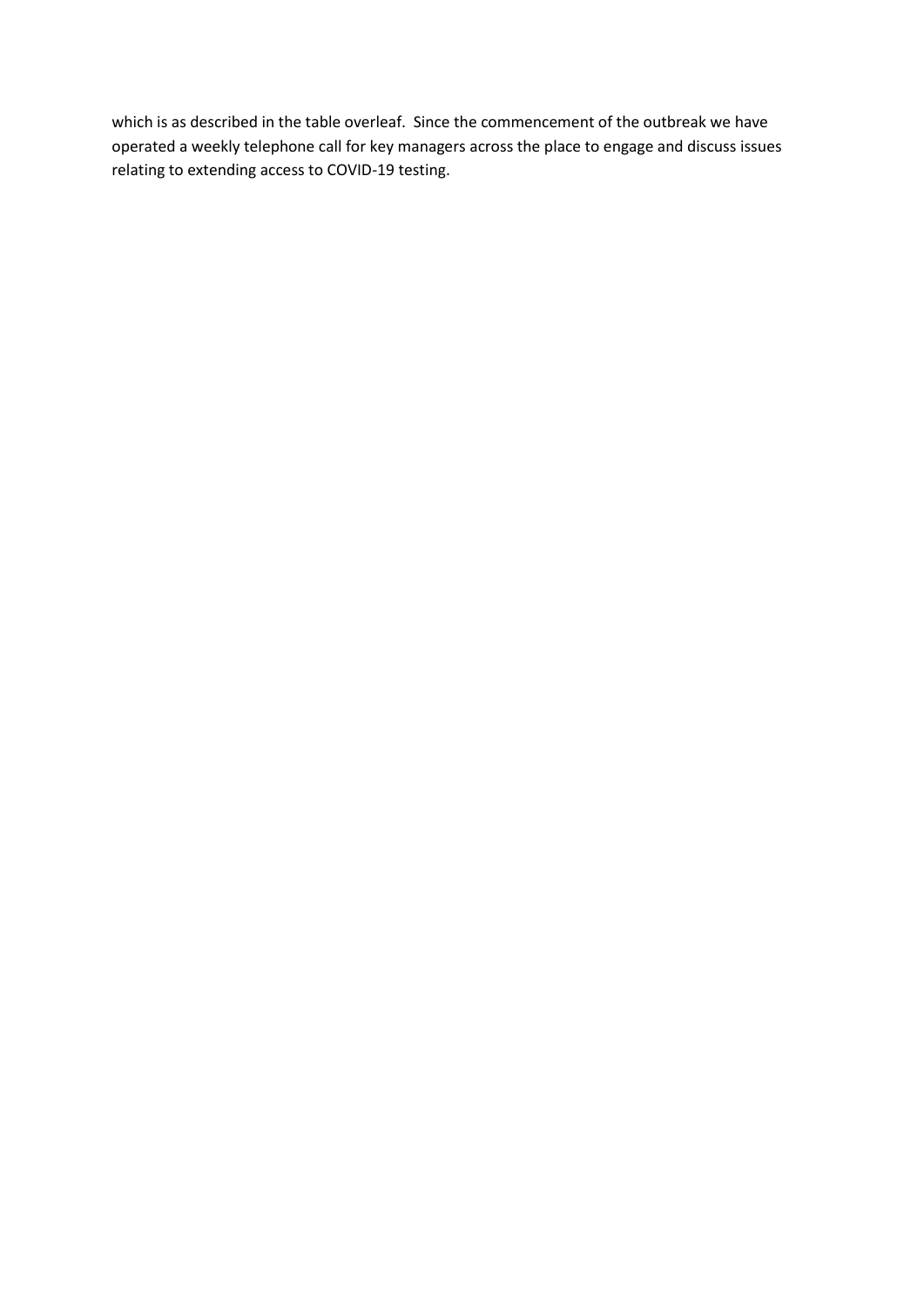#### Pillar 1 (Local)

#### Staff Testing

- Tests available through local drive through services in Northern Lincolnshire (two locations – Grimsby and Scunthorpe). Swabbing is completed by NLaG Community Nurses, with the administration of referrals and results completed by Care Plus Group via the NEL Covid-19 Hub
- Will test symptomatic key workers and/or people they live with who are also symptomatic.
- Primary objective to allow key workers to return to work.
- Results collated by the NEL CHUB for local intelligence and allowing a single point of contact for all test results and referrals

#### Outbreak Testing

- A local service is also available in NEL to care homes/residential settings to test symptomatic residents to assist with outbreak prevention, delivered by Care Plus Group.
- This service is also available through the Pillar 2 regional testing by contacting the Health Protection Team, but we have found retaining our own local capacity to do this has been hugely beneficial.
- The service will be contacted by the setting to inform them of symptomatic residents. A swabbing professional will be sent out to collect the swab and take it to local labs for processing through the Pillar 1 capacity. This allows for responsiveness and quick turnaround, as well as retaining local intelligence on outbreaks.
- The PHE service in Pillar 2 is also limited in the sense that it can only send out kits to those reported to be symptomatic at the point of contact. The local service ensures that any residents that go on to develop symptoms after the initial report can be swabbed quickly and effectively.
- The service is able to work flexibly through unusual situations that do not neatly fit within regional or national testing schemes.
- The service can also be used to swab people admitted to care homes from settings other than hospital (resident's own home, or another care home).

#### Pillar 2 (Regional and National)

#### Staff/UK Resident Testing (Regional)

- Tests available for any symptomatic person in the UK, and NHS workers whether or not they have symptoms
- This can be through any regional drive through testing site (our nearest is at the Humber Bridge Car Park), through a Mobile Testing Unit, or through a postal testing kit.
- All Pillar 2 testing for key workers can be accessed through the gov.uk portal online, and tests for UK residents can be accessed via the NHS Website or by calling 119.

#### Whole Home Care Home Testing (National)

- Any adult care home can now log onto the government care home portal to order tests for their residents & staff whether they have symptoms or not.
- The CCG Quality Team alongside the Care Plus Group Infection Prevention and Control Team rolled out a package of training for care homes, which included how to perform swab tests on residents.
- After registering for kits online, homes will have these delivered and collected by courier.
- The CCG alongside the DPH submitted prioritisation forms for both the care homes that had not yet ordered kits on submission and the top 5 specialist care homes in the area.
- The CCG contracts team calls homes weekly for updates on various matters including progress with whole home testing.
- The CCG Care and Independence Team holds weekly calls with all care homes to update them on guidance and answer queries.

#### Outbreak Testing

• Care Homes can contact the Health Protection Team at Public Health England if they have one or more symptomatic individuals. Kits will be couriered out to the home for use and collection for all symptomatic residents at the time of the report.

#### Pillar 3 (Antibody Testing – Local)

#### NLaG Antibody Testing

- The Anti-SARS-CoV-2 immunoassay for the qualitative detection of antibodies against SARS-CoV-2 is available and provided by the Path Links Blood Science laboratory, Diana Princess of Wales Hospital, Grimsby
- Supply levels provided the equivalent of 650 tests per day; this figure rising to 1150 per day from 9th June and should significantly increase over coming weeks
- Current testing capacity is being used mainly for NHS Staff as per national direction; however the test can be completed for patients that are already having bloods performed for other reasons if they wish to. There is no guidance on what a clinical "need" for the test would be at present, so the local focus is on staff testing.
- NLaG have divided their daily testing capacity between all NHS organisations in Lincolnshire depending on the overall staff headcount.
- NHS organisations have the responsibility for co-ordinating phlebotomy internally for their own staff members through appropriately trained professionals. Samples are sent to the NLaG lab at Grimsby for processing.
- Results are returned to the employing organisation to feed back to the staff member, and the staff member's GP if this is requested.
- NLaG report to Public Health England total numbers of tests completed, positives and negatives.
- Antibody testing will be rolled out further as capacity increases and further guidance is published.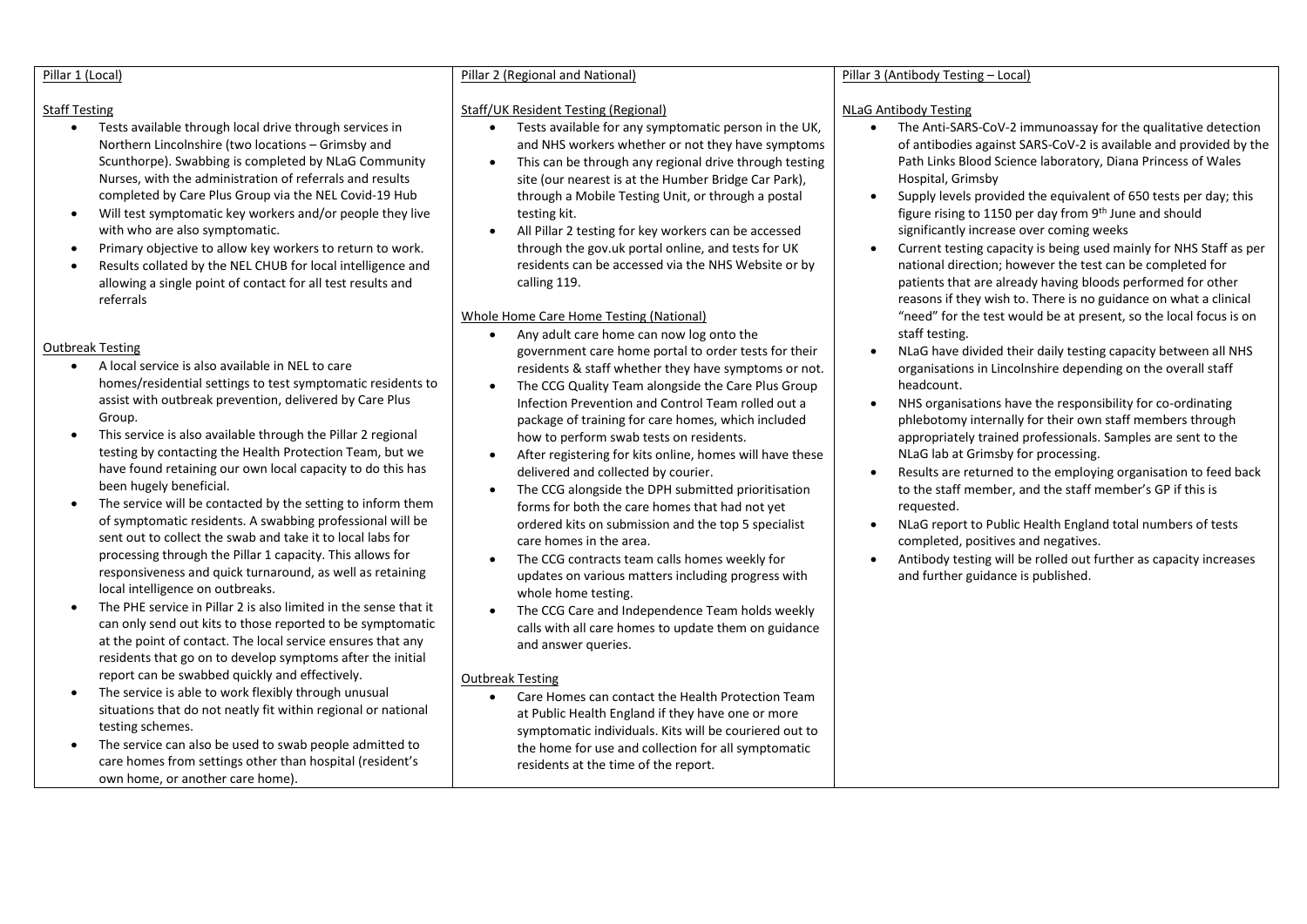# **3.4 Contact Tracing in Complex Settings**

Contact tracing is a fundamental part of outbreak control management used by public health professionals to control the spread of infectious disease. If a person tests positive for an infection such as COVID-19 (or there is strong evidence from symptoms that the person may be infected), the patient is contacted to identify anyone who has had close contact with them during the time they are considered to be infectious. Those people will then be traced and provided with appropriate advice and/or receive tests to see if they have been infected. If they are in groups considered to be a higher risk, additional measures can be taken to support them. If they become unwell we are then able to assess them quickly and take appropriate action.

The initial wave of COVID-19 has now passed. The lockdown measures introduced across the UK have been successful in dramatically reducing the incidence of the disease and it has ensured that our health services were not overwhelmed. However the disease is still endemic across England with almost all parts of the country continuing to experience cases at reduced levels.

It is anticipated that going forwards COVID-19 in England is likely to be a disease of outbreaks and hotspots that we need to identify rapidly and respond to with our partners across the Humber and with PHE. Rapid response will ensure that outbreaks can be contained and prevent extensive spread within our community and hopefully negate the need for any further lockdowns.

The national approach to contact tracing is described in COVID-19 Prevention and Outbreak Management Framework in the Humber. This has involved the establishment of a Contact Tracing Advisory Service (CTAS) with the recruitment of around 15,000 call handlers working for a private company and 3000 trained contact tracing specialists employed by Public Health England to deliver a predominantly telephone contact tracing service. Within the Humber area and in North East Lincolnshire we will supplement this through a regional and local network of contact tracers who can provide support in relation to complex settings, cohorts and individuals/ households.

## **3.4.1 Humber Strategic Approach**

Contact tracing in complex settings will be led by PHE at a Humber-level. Local-level intelligence will be vital to the effective identification and management of COVID-19 outbreaks. Humber directors of public health will keep the potential need for locality support with contact tracing under constant review in conjunction with PHE and respond accordingly.

## **3.4.2 North East Lincolnshire Operational Arrangements and Actions**

COVID-19 is a highly infectious disease which can be contagious before symptoms arise. Therefore outbreaks in certain settings such as workplaces can result in considerable number of infections in a short timescale. In crowded settings this could lead to many hundreds of people needing to be contacted in a short time. Whilst CTAS will have the primary responsibility for this, there are limitations to a telephone based approach so additional capacity is needed within localities to support this. Environmental health officers traditionally undertake local contact tracing and they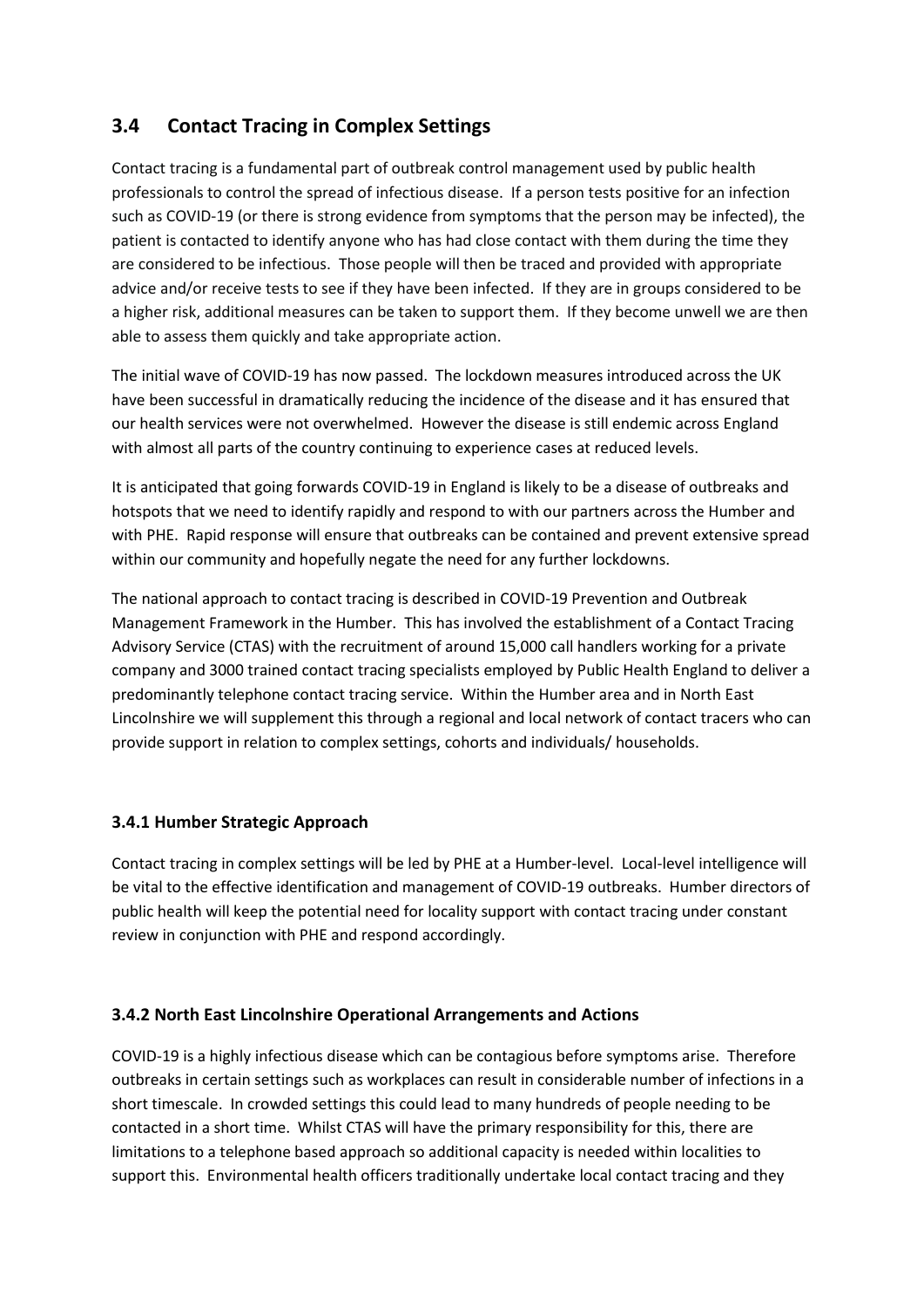will be available to support COVID-19 outbreaks. However the need for additional capacity is anticipated. We have engaged with a number of managers and providers of nurses in North East Lincolnshire to ensure the additional capacity will be available if and when it is required. In addition we are looking to recruit to a number of roles through the voluntary sector to support contact tracing. Training will be required for this additional capacity.

| <b>Priority/Action</b>                                               | Lead      | <b>Status</b> |
|----------------------------------------------------------------------|-----------|---------------|
| Estimate local surge capacity required to support CTAS in the        | GB        | June 20       |
| event of complex outbreaks in North East Lincolnshire                |           |               |
| Agree additional capacity from public health nursing (school         | GB/KG/    | June 20       |
| nurses, health visitors, sexual health nurses) and infection control | CBa/LR    |               |
| nursing to support outbreak management surge capacity                |           |               |
| Engage with the voluntary sector and recruit to a number of roles    | CBo/GB/HI | August 20     |
| that can support contact tracing to provide surge capacity in the    |           |               |
| event of outbreaks in high risk settings                             |           |               |
| Work with Public Health England to put into place contact tracing    | GB/PHE    | August 20     |
| training packages                                                    |           |               |

# **3.5 Data integration**

High quality data and intelligence is key to preventing and managing future outbreaks of COVID-19. Rapid access to reliable data on testing will help to ensure that the correct people are advised to self isolate and we can quickly respond to possible outbreaks ensuring that they do not spread significantly within the setting and into the community.

## **3.5.1 Humber Strategic Approach**

Local data analysis capacity and systems will be secured and implemented in order to receive, analyse and act on national data in conjunction with local surveillance data and intelligence. The extent and exact nature of this activity will be dependent on the level of data made available at a local level, including through the Joint Biosecurity Centre.

Local monitoring of data at a Humber and local authority level will enable real-time surveillance of COVID-19 activity. Data integration will provide each DPH the information to understand potential hot spots and overview for consideration of local control measures.

## **3.5.2 North East Lincolnshire Operational Arrangements and Actions**

North East Lincolnshire has operated a highly effective COVID-19 data intelligence system since the COVID-19 pandemic began. We have utilised a range of local, regional and national data to provide a clear picture of local epidemiology in the borough. This includes a weekly epidemiology report produced by Public Health on the epidemiology of the disease in North East Lincolnshire providing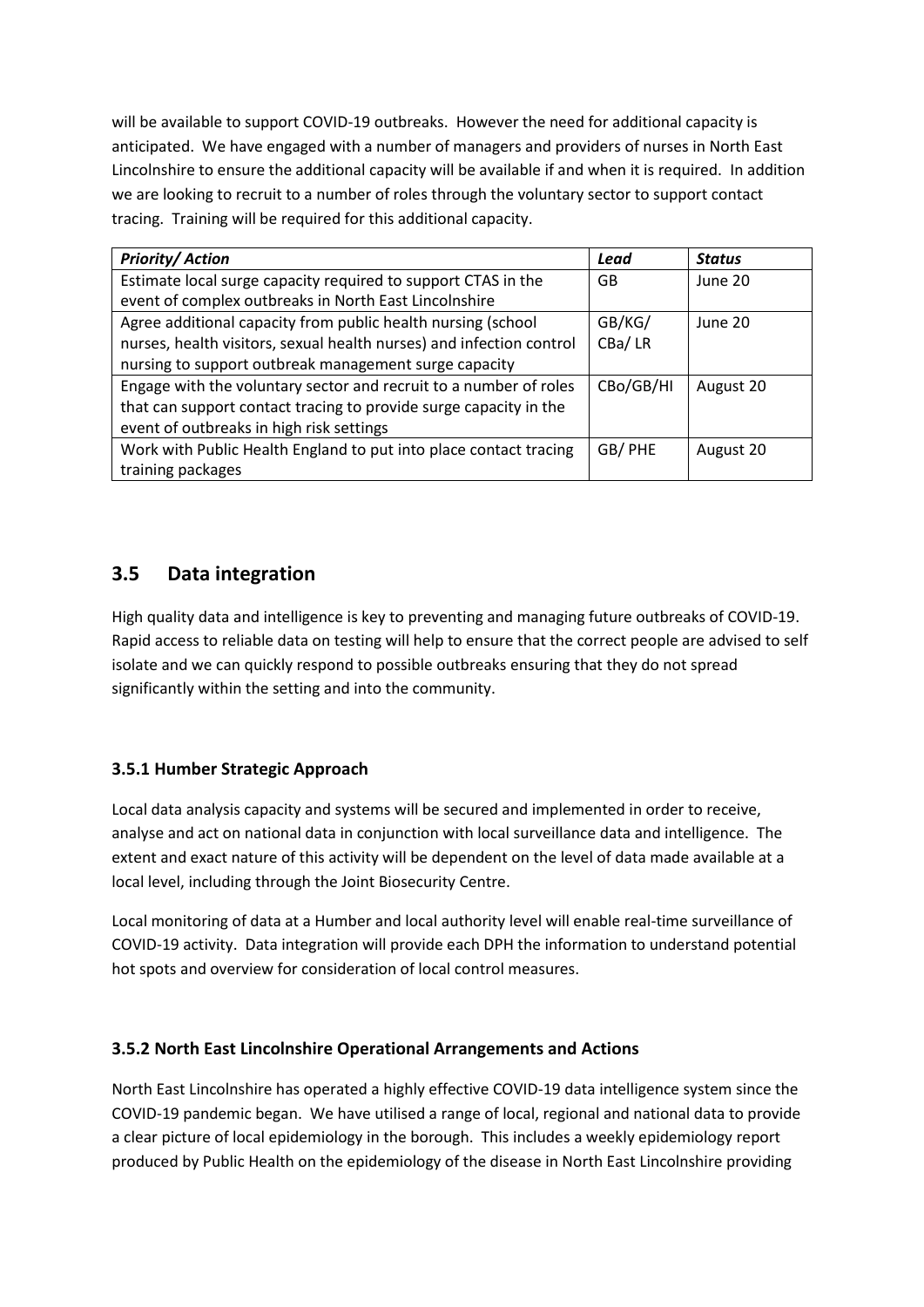context and insight into the patterns of the disease in the borough. In addition the CCG produces a COVID-19 tracking report and has a restricted access platform providing a wide range of COVID-19 intelligence related to health and social care and clinically shielded patients.

| <b>Priority/Action</b>                                          | Lead                   | Status  |
|-----------------------------------------------------------------|------------------------|---------|
| Continue to produce weekly surveillance report with a greater   | GB                     | June 20 |
| focus on insight emerging through Pillar 2 testing              |                        |         |
| Continue to develop local surveillance system and heat maps and | GB/ JR/ MR   August 20 |         |
| develop early warning capabilities in high risk settings        |                        |         |

# **3.6 Vulnerable people**

Local Authorities will continue to have a major role supporting vulnerable people who are informed that they need to self isolate. There are a broad range of vulnerabilities that need to be included including (amongst others) carers and the people they care for, people living alone, some older people, people with particular clinical needs who may struggle to access their medication, people with learning disabilities and people with mental health needs. We also need to consider how we support our diverse communities who may be particularly vulnerable to COVID-19. These communities include black and ethnic minority communities, travellers, homeless people and asylum seekers.

It is likely to be necessary that we continue to ensure that support is provided to people who are required to shield due to clinical vulnerabilities.

## **3.6.1 Humber Strategic Approach**

Vulnerable local people will be supported by the Local Authority and system partners on a place basis, although there may be some cross-boundary considerations. Partnership working between Local Authorities will provide support to meet the needs of the diverse and transient populations across the Humber area. Clarity of local systems will aid the identification of local vulnerable areas, such freight transport through ports (early warning re symptom checking).

## **3.6.2 North East Lincolnshire Operational Arrangements and Actions**

North East Lincolnshire Council has operated a highly successful shielding service through its longstanding partnership with the voluntary sector since the beginning of the lockdown period in March 2020. This has ensured that everyone who was required to shield at home and who needed support, including access to food and medical supplies, has been able to obtain it quickly. Work is ongoing to identify how we will continue to support our vulnerable populations over the coming months to minimise the risk of outbreaks in these populations and to support them to self-isolate when required.